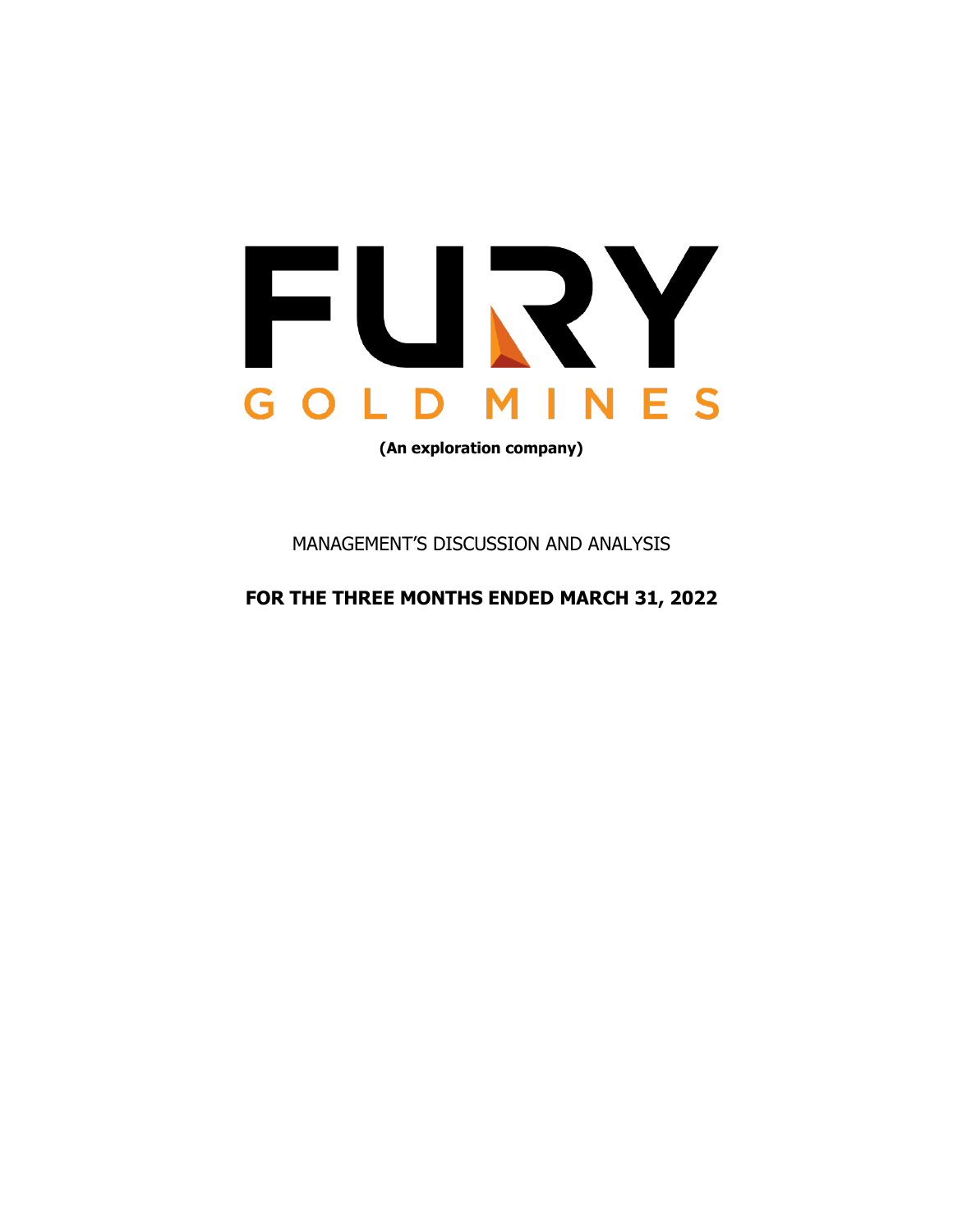### **MANAGEMENT'S DISCUSSION AND ANALYSIS OF FINANCIAL CONDITION AND RESULTS OF OPERATIONS FOR THE THREE MONTHS ENDED MARCH 31, 2022**

This Management's Discussion and Analysis (the "MD&A") for Fury Gold Mines Limited ("Fury Gold" or the "Company") should be read in conjunction with the condensed interim consolidated financial statements of the Company and related notes thereto for the three months ended March 31, 2022. The condensed interim consolidated financial statements have been prepared in accordance with International Accounting Standard 34 – Interim Financial Reporting ("IAS 34") of the International Financial Reporting Standards ("IFRS") as issued by the International Accounting Standards Board ("IASB"). All dollar amounts presented are expressed in thousands of Canadian dollars unless otherwise stated. Certain amounts presented in this MD&A have been rounded. The effective date of this MD&A is May 12, 2022.

| SECTION 6: FINANCIAL POSITION, LIQUIDITY, AND CAPITAL RESOURCES 15 |  |
|--------------------------------------------------------------------|--|
|                                                                    |  |
|                                                                    |  |
|                                                                    |  |
|                                                                    |  |
|                                                                    |  |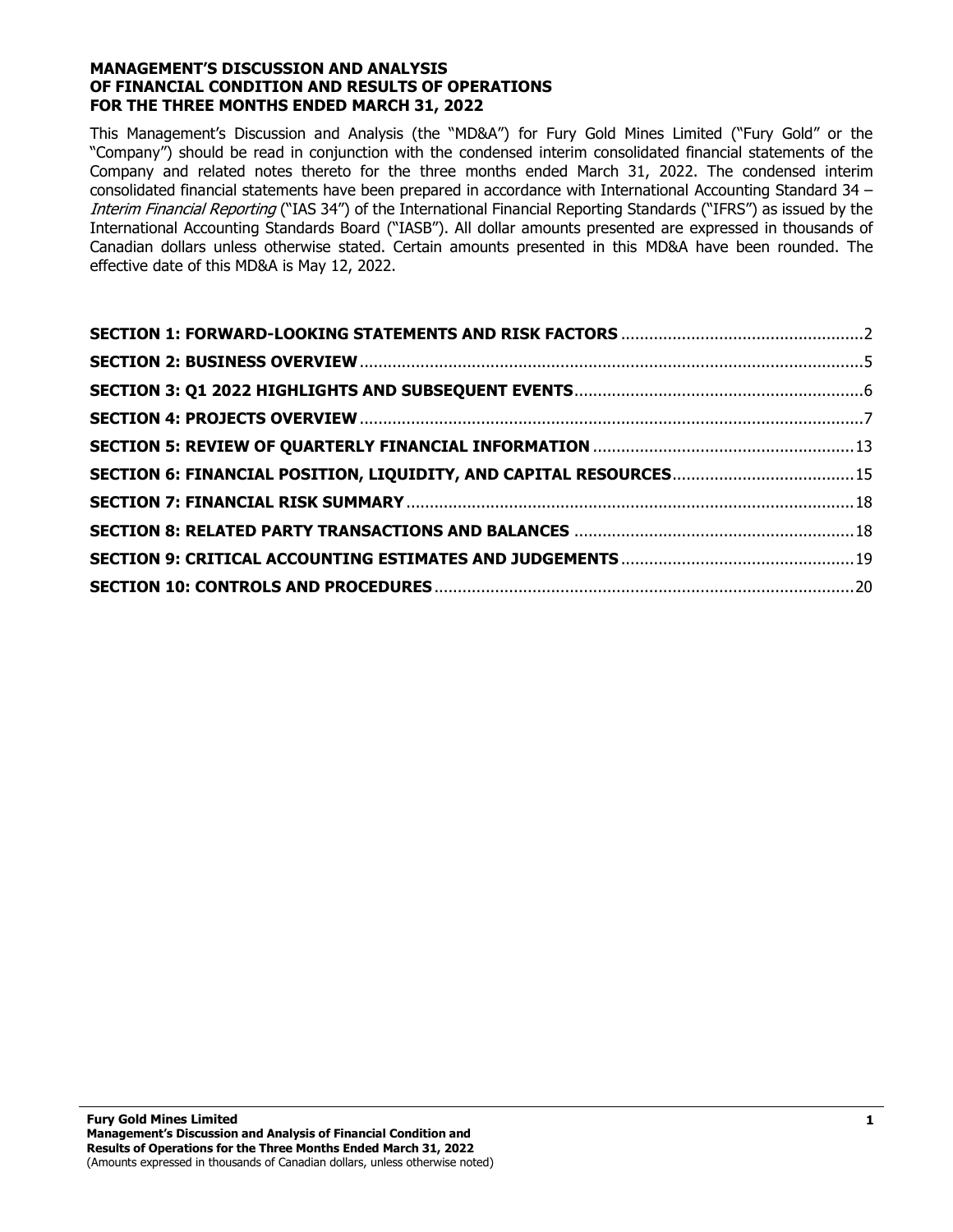# <span id="page-2-0"></span>**1.1 Forward-looking statements**

Certain statements made in this MD&A contain forward-looking information within the meaning of applicable Canadian and United States securities laws ("forward-looking statements"). These forward-looking statements are presented for the purpose of assisting the Company's securityholders and prospective investors in understanding management's views regarding those future outcomes and may not be appropriate for other purposes. When used in this MD&A, the words "may", "would", "could", "will", "intend", "plan", "anticipate", "believe", "seek", "propose", "estimate", "expect", and similar expressions, as they relate to the Company, are intended to identify forwardlooking statements. Specific forward-looking statements in this MD&A include, but are not limited to: issues relating to the COVID-19 pandemic, including its potential impacts on the Company's business and operations; future capital expenditures and requirements, and sources and timing of additional financing; the Company's exploration activities, including the success of such exploration activities; the Company's mineral reserves and mineral resources; estimates of mineral reserves and mineral resources; the realization of mineral resource and mineral reserve estimates; any objectives, expectations, intentions, plans, results, levels of activity, goals or achievements; the timing and amount of estimated future production, production guidance and net revenue expectations, anticipated cash flows, costs of production, capital expenditures; realization of unused tax benefits; statements relating to the financial condition, assets, liabilities (contingent or otherwise), business, operations or prospects of the Company; and other events or conditions that may occur in the future.

The forward-looking statements contained in this MD&A represent the Company's views only as of the date such statements were made. Forward-looking statements contained in this MD&A are based on management's plans, estimates, projections, beliefs and opinions as at the time such statements were made, and the assumptions related to these plans, estimates, projections, beliefs and opinions may change. Such assumptions, which may prove to be incorrect, include: the Company's budget, including expected costs and the assumptions regarding market conditions and other factors upon which the Company has based its expenditure expectations; the Company's ability to raise additional capital to proceed with its exploration plans; the Company's ability to obtain or renew the licences and permits necessary for the operation and expansion of its existing operations and for the development, construction and commencement of new operations; that financial markets will not in the long term be adversely impacted by the COVID-19 pandemic; production and cost estimates; the Company's ability to obtain all necessary regulatory approvals, permits and licences for its planned activities under governmental and other applicable regulatory regimes; the Company's ability to complete and successfully integrate acquisitions; the effects of climate change, extreme weather events, water scarcity, and seismic events, and the effectiveness of strategies to deal with these issues; the Company's expectations regarding the demand for, and supply and price of, precious metals; the Company's ability to recruit and retain qualified personnel; the Company's mineral reserve and resource estimates, and the assumptions upon which they are based; the Company's ability to comply with current and future environmental, safety and other regulatory requirements and to obtain and maintain required regulatory approvals.

Inherent in the forward-looking statements are known and unknown risks, uncertainties and other factors beyond the Company's ability to control or predict, that may cause the actual results, performance or achievements of the Company, or developments in the Company's business or in its industry, to differ materially from the anticipated results, performance, achievements or developments expressed or implied by such forward-looking statements. Some of the risks and other factors (some of which are beyond the Company's control) which could cause results to differ materially from those expressed in the forward-looking statements and information contained in this MD&A include, but are not limited to, risks related to: COVID-19 and other pandemics; fluctuations in spot and forward markets for silver, gold, base metals and certain other commodities (such as natural gas, fuel oil and electricity); risks and hazards associated with the business of mineral exploration, development and mining (including environmental hazards, potential unintended releases of contaminants, industrial accidents, unusual or unexpected geological or structural formations, pressures, cave-ins and flooding); the speculative nature of mineral exploration and development; the estimation of mineral reserves and mineral resources, including the realization of mineral reserve estimates; the Company's ability to obtain addition funding; global financial conditions, including the market reaction to COVID-19; competitive conditions in the exploration and mining industry; environmental risks and remediation measures, including evolving environmental regulations and legislation; the Company's mineral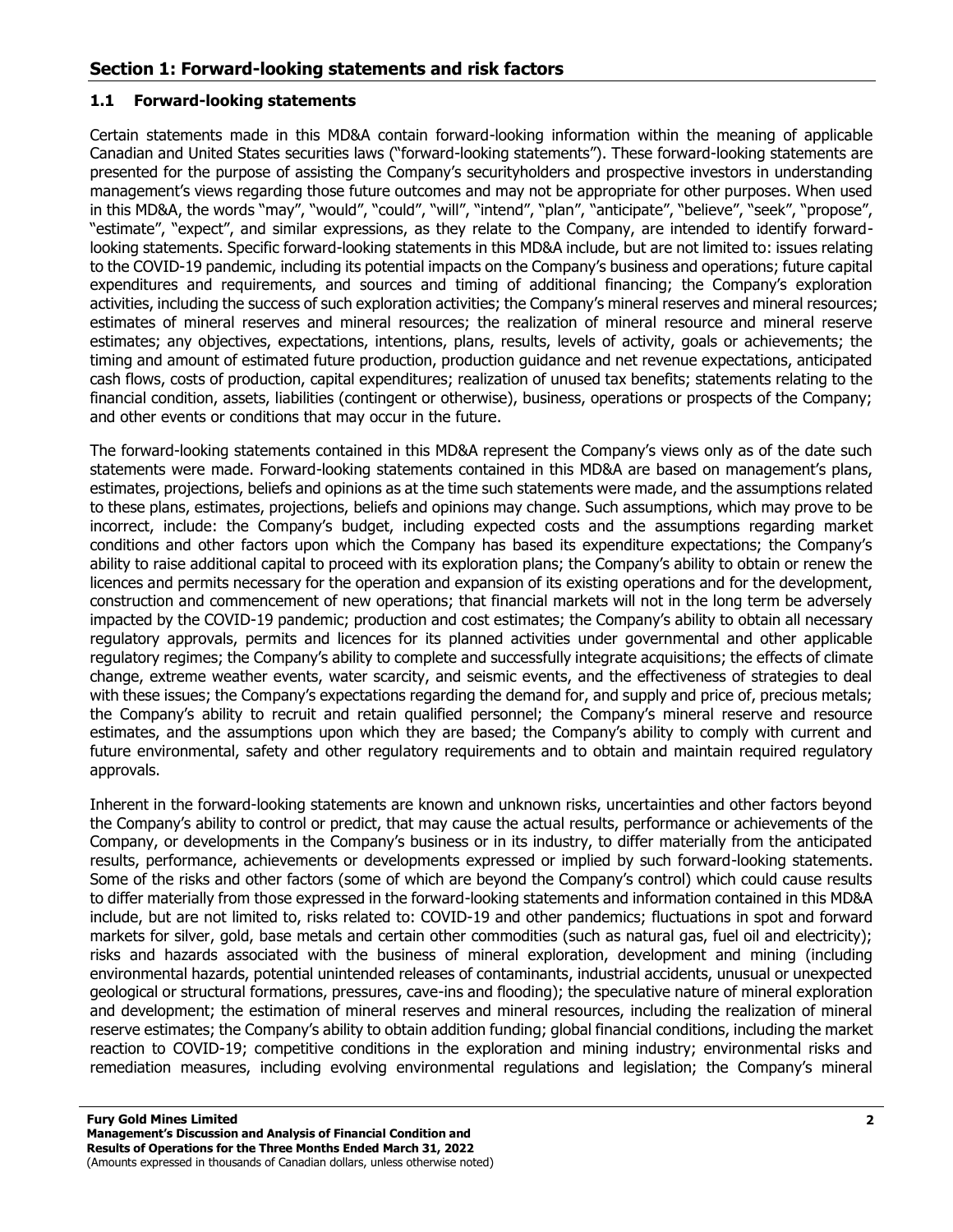properties being subject to prior unregistered agreements, transfers or claims and other defects in title; the effects of climate change, extreme weather events, water scarcity, and seismic events, and the effectiveness of strategies to deal with these issues; health and safety regulations and legislation; changes in laws and regulations; changes in national and local government regulation of mining operations, tax rules and regulations, and political and economic developments in jurisdictions in which the Company operates; volatility in the price of the Common Shares, and uncertainty and volatility related to stock market prices and conditions; future dilution and fluctuation in the price of the Common Shares; acquisitions, partnerships and joint ventures; disputes as to the validity of mining or exploration titles or claims or rights, which constitute most of our property holdings; the Company's limited business history and history of losses, which may continue in the future; general business, economic, competitive, political and social uncertainties; and public health crises such as the COVID-19 pandemic and other uninsurable risks. This is not an exhaustive list of the risks and other factors that may affect any of the Company's forward-looking statements. Readers should refer to the risks discussed herein and in the Company's Annual Information Form (the "Annual Information Form") for the year ended December 31, 2021, subsequent disclosure filings with the Canadian Securities Administrators, the Company's registration statement on Form 40-F for the year ended December 31, 2021, and subsequent disclosure filings with the United States Securities and Exchange Commission (the "SEC"), available on SEDAR at www.sedar.com and with the SEC at [www.sec.gov,](http://www.sec.gov/) as applicable.

Although the Company believes that the assumptions and expectations reflected in those forward-looking statements were reasonable at the time such statements were made, there can be no assurance that such assumptions and expectations will prove to be correct. The Company cannot guarantee future results, levels of activity, performance or achievements and actual results or developments may differ materially from those contemplated by the forward-looking statements. The Company does not undertake to update any forward-looking statements, except to the extent required by applicable securities laws.

In addition, forward-looking financial information with respect to potential outlook and future financial results contained in this MD&A are based on assumptions about future events, including economic conditions and proposed courses of action, based on management's reasonable assessment of the relevant information available as at the date of such forward-looking financial information. Readers are cautioned that any such forward-looking financial information should not be used for purposes other than for which it is disclosed.

### Cautionary Note to United States Investors concerning Estimates of Measured, Indicated, and Inferred Resource Estimates:

This MD&A, uses the terms "mineral reserve", "proven mineral reserve", "probable mineral reserve", "mineral resource", "measured mineral resource", "indicated mineral resource" and "inferred mineral resource", which are Canadian mining terms as defined in, and required to be disclosed in accordance with, National Instrument 43-101 – Standards of Disclosure for Mineral Projects ("NI 43-101"), which references the guidelines set out in the Canadian Institute of Mining, Metallurgy and Petroleum (the "CIM") – CIM Definition Standards on mineral resources and mineral reserves ("CIM Definition Standards"), adopted by the CIM Council, as amended. However, these terms are not defined terms under SEC Industry Guide 7 ("SEC Industry Guide 7") under the United States Securities Act of 1933, as amended, and normally are not permitted to be used in reports and registration statements filed with the SEC. The SEC has adopted amendments to its disclosure rules to modernize the mineral property disclosure requirements for issuers whose securities are registered with the SEC under the United States Securities Exchange Act of 1934, as amended. These amendments became effective February 25, 2019 (the "SEC Modernization Rules") with compliance required for the first fiscal year beginning on or after January 1, 2021. The SEC Modernization Rules replace the historical disclosure requirements for mining registrants that were included in SEC Industry Guide 7. As a foreign private issuer that files its annual report on Form 40-F with the SEC pursuant to the multijurisdictional disclosure system, the Company is not required to provide disclosure on its mineral properties under the SEC Modernization Rules and will continue to provide disclosure under NI 43-101 and the CIM Definition Standards. If the Company ceases to be a foreign private issuer or loses its eligibility to file its annual report on Form 40-F pursuant to the multi-jurisdictional disclosure system, then the Company will be subject to the SEC Modernization Rules which differ from the requirements of NI 43-101 and the CIM Definition Standards.

United States investors are cautioned that there are differences in the definitions under the SEC Modernization Rules and the CIM Definition Standards. There is no assurance any mineral resources that the Company may report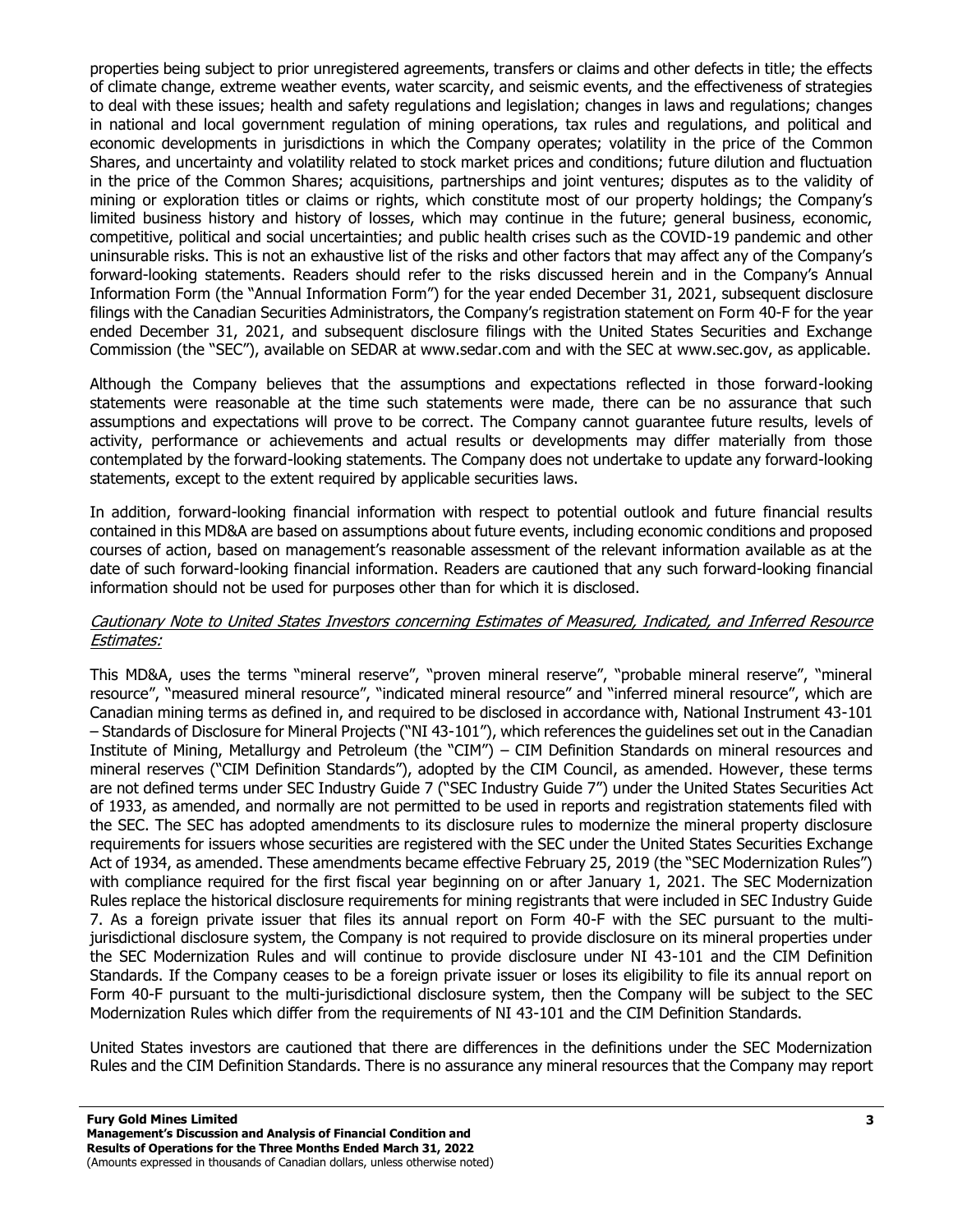as "measured mineral resources", "indicated mineral resources" and "inferred mineral resources" under NI 43- 101 would be the same had the Company prepared the resource estimates under the standards adopted under the SEC Modernization Rules. United States investors are also cautioned that while the SEC will now recognize "measured mineral resources", "indicated mineral resources" and "inferred mineral resources", investors should not assume that any part or all of the mineralization in these categories will ever be converted into a higher category of mineral resources or into mineral reserves. Mineralization described using these terms has a greater amount of uncertainty as to their existence and feasibility than mineralization that has been characterized as reserves. Accordingly, investors are cautioned not to assume that any "measured mineral resources", "indicated mineral resources" or "inferred mineral resources" that the Company reports are or will be economically or legally mineable. Further, "inferred mineral resources" have a greater amount of uncertainty as to their existence and as to whether they can be mined legally or economically. Therefore, United States investors are also cautioned not to assume that all or any part of the "inferred mineral resources" exist. In accordance with Canadian securities laws, estimates of "inferred mineral resources" cannot form the basis of feasibility or other economic studies, except in limited circumstances where permitted under NI 43-101. In addition, the SEC has amended its definitions of "proven mineral reserves" and "probable mineral reserves" to be "substantially similar" to the corresponding CIM definitions. United States investors are cautioned that a preliminary economic assessment ("PEA") cannot support an estimate of either "proven mineral reserves" or "probable mineral reserves" and that no feasibility studies have been completed on the Company's mineral properties.

Accordingly, information contained in this MD&A describing the Company's mineral deposits may not be comparable to similar information made public by U.S. companies subject to the reporting and disclosure requirements under the United States federal securities laws and the rules and regulations thereunder.

See the heading "Resource Category (Classification) Definitions" in the Annual Information Form for a description of certain of the mining terms used in this MD&A.

### **1.2 Qualified persons and technical disclosures**

Bryan Atkinson. P.Geol., Senior Vice President, Exploration, and David Rivard, P.Geo., Exploration Manager, of the Company are each a "qualified person" or "QP" under and for the purposes of NI 43-101 with respect to the technical disclosures in this MD&A.

### **1.3 Impact of COVID-19**

The situation in Canada regarding COVID-19 remains fluid and permitted activities continue to be subject to change. At the Company's Eau Claire project in Quebec, all on-site employees have participated in the vaccination program and have received both doses. In addition to the COVID-19 screening of all on-site employees implemented in 2020, the Company was approved by l'institut national de santé publique du Quebec for on-site Rapid Testing for COVID-19 which was implemented in April 2021. Quebec's COVID-19 relief program ended on April 1, 2021, and all work and reporting requirements are now in force.

In Nunavut, all travellers require an exemption from the public health officer of Nunavut prior to travel into the Territory, either through evidence of double vaccination status or evidence of direct travel to remote regions with no interaction with Nunavut Hamlets or Nunavummiuts. At site, the Company implemented certain protocols to ensure safe operations in the Territory including increased cleaning and sanitation; rapid COVID-19 testing; and an isolation facility for symptomatic personnel. Additionally, all workers were required to provide the Company with a completed self-assessment form and evidence of a negative COVID test 48 hours prior to travel to site.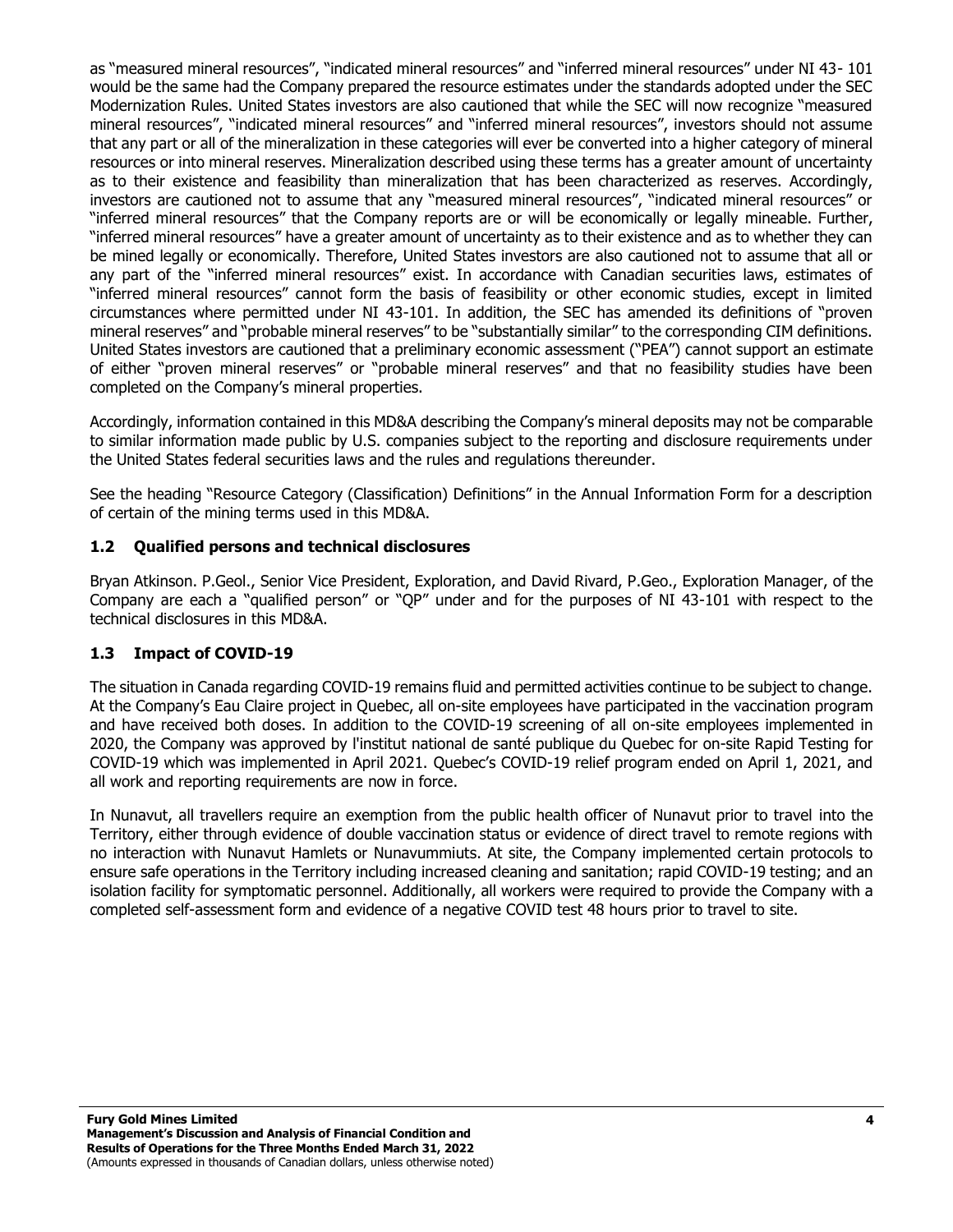# <span id="page-5-0"></span>**Section 2: Business overview**

Fury Gold is a Canadian-focused gold exploration company strategically positioned in two prolific mining regions: the James Bay Region of Quebec and the Kitikmeot Region in Nunavut. The Company's vision is to deliver shareholder value by growing our multi-million-ounce gold portfolio through additional significant gold discoveries in Canada. At March 31, 2022, the Company had two principal projects: Eau Claire in Quebec and Committee Bay in Nunavut.

The Company was incorporated on June 9, 2008, under the Business Corporations Act (British Columbia) and is listed on the Toronto Stock Exchange and the NYSE-American, with its common shares trading under the symbol FURY. The Company's registered and records office is located at 1055 West Georgia Street, Suite 1500, Vancouver, British Columbia, V6E 4N7, and the mailing address is 1630-1177 West Hastings Street, Vancouver, BC, V6E 2K3.

### **2.1 Sale of Homestake Resources**

On December 6, 2021, the Company entered into a definitive agreement (the "Purchase Agreement") with Dolly Varden Silver Corporation ("Dolly Varden") pursuant to which the Company agreed to sell to Dolly Varden a 100% interest in Fury Gold's wholly owned subsidiary, Homestake Resources Corporation ("Homestake Resources") in exchange for \$5,000 in cash and 76,504,590 common shares in Dolly Varden with a deemed value under the share purchase agreement of \$45,000. Homestake Resources is the owner of a 100% interest in the Homestake Ridge gold-silver project which is located adjacent to the Dolly Varden Project owned by Dolly Varden in the Golden Triangle, British Columbia ("the Dolly Varden Transaction"). The Dolly Varden Transaction completed on February 25, 2022 and Fury Gold acquired 76,504,590 common shares in Dolly Varden, representing approximately 35.33% of the Dolly Varden common shares outstanding at that date and 32.88% of Dolly Varden on a fully diluted basis. As at March 31, 2022, the Company's equity interest in Dolly Varden was diluted to 33.2% of the Dolly Varden common shares outstanding, following completion of an equity financing by Dolly Varden and which closed on March 31, 2022.

In connection with the Dolly Varden Transaction and as contemplated in the Purchase Agreement, Dolly Varden and Fury Gold have also entered into an investor rights agreement dated February 25, 2022 (the "Investor Rights Agreement"). Pursuant to its obligations under the Investor Rights Agreement, Dolly Varden has appointed Tim Clark, the Chief Executive Officer ("CEO") of Fury Gold, and Michael Henrichsen, the Chief Geological Officer of Fury Gold, to the board of directors of Dolly Varden.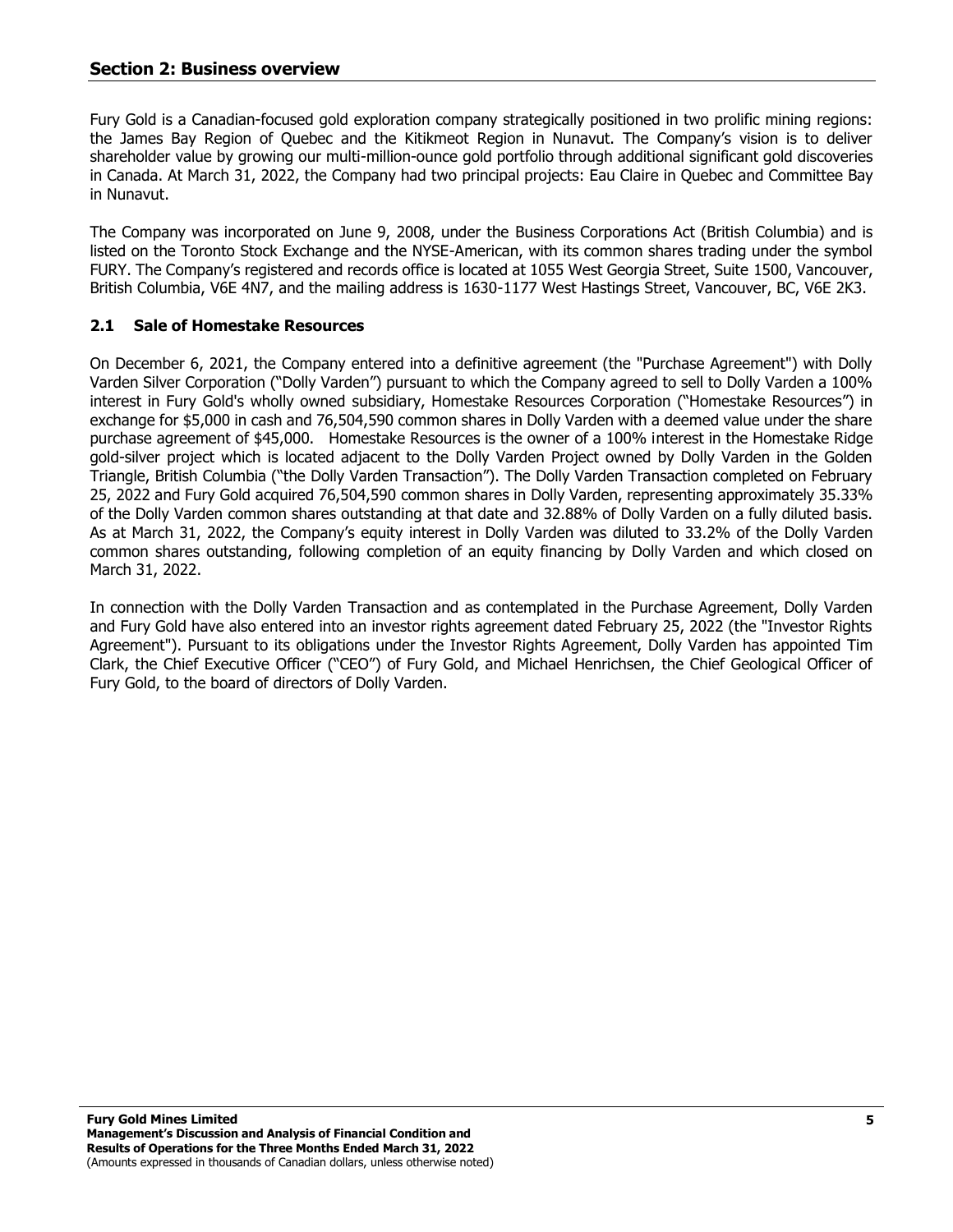## <span id="page-6-0"></span>**3.1 Corporate highlights**

• On April 14, 2022, the Company completed a non-brokered private placement with two placees who include a Canadian corporate investor and a US institutional investor, for a private placement sale of 13.75 million common shares of the Company at a price of \$0.80 per share for proceeds of \$11,000 (the "Private Placement"). Proceeds from the Private Placement will be used to fund continued exploration at the Company's Eau Claire project in Quebec and for general working capital.

▪ On March 9, 2022, the Company announced the appointment of Bryan Atkinson, P.Geol, to Senior Vice President (SVP), Exploration and Michael Henrichsen, P.Geo, to Chief Geological Officer, effective immediately. The Company also announced the resignation of Ms. Salisha Ilyas, VP, Investor Relations.

• On February 25, 2022, the Company announced the completion of sale of the Homestake Ridge gold-silver project to Dolly Varden.

### **3.2 Operational highlights**

• On April 7, 2022, the Company announced that the 2022 exploration drilling program had commenced at its wholly-owned Eau Claire project in the Eeyou Istchee Territory in the James Bay region of Quebec. The goal of the program is to expand the high-grade Eau Claire gold deposit and follow up on the Percival discovery. The drill program will initially consist of approximately 15,000 metres ("m"), focusing on extending the resource along the southeast margin of the Eau Claire deposit, expanding the recent discovery at the Western Hinge target, and further testing the Percival discovery.

▪ On February 2, 2022, the Company announced the results for eight drill holes from the Snake Lake prospect one kilometre ("km") east of the defined resource at the Eau Claire deposit. Significant intercepts include 20.70 grams per tonne ("g/t") gold over 1.5m in drill hole 21SL-008, 5.16 g/t gold ("Au") over 2.50m in drill hole 21SL-003, and 7.14 g/t Au over 1.5m in drill hole 21SL-009.

▪ On January 26, 2022, the Company announced the identification of 15 new targets at the high-grade Percival prospect at the Eau Claire project. Fifteen robust gold anomalies were identified along a previously unidentified structural orientation through a biogeochemical sampling program, which covered 6.5km of prospective folded stratigraphy.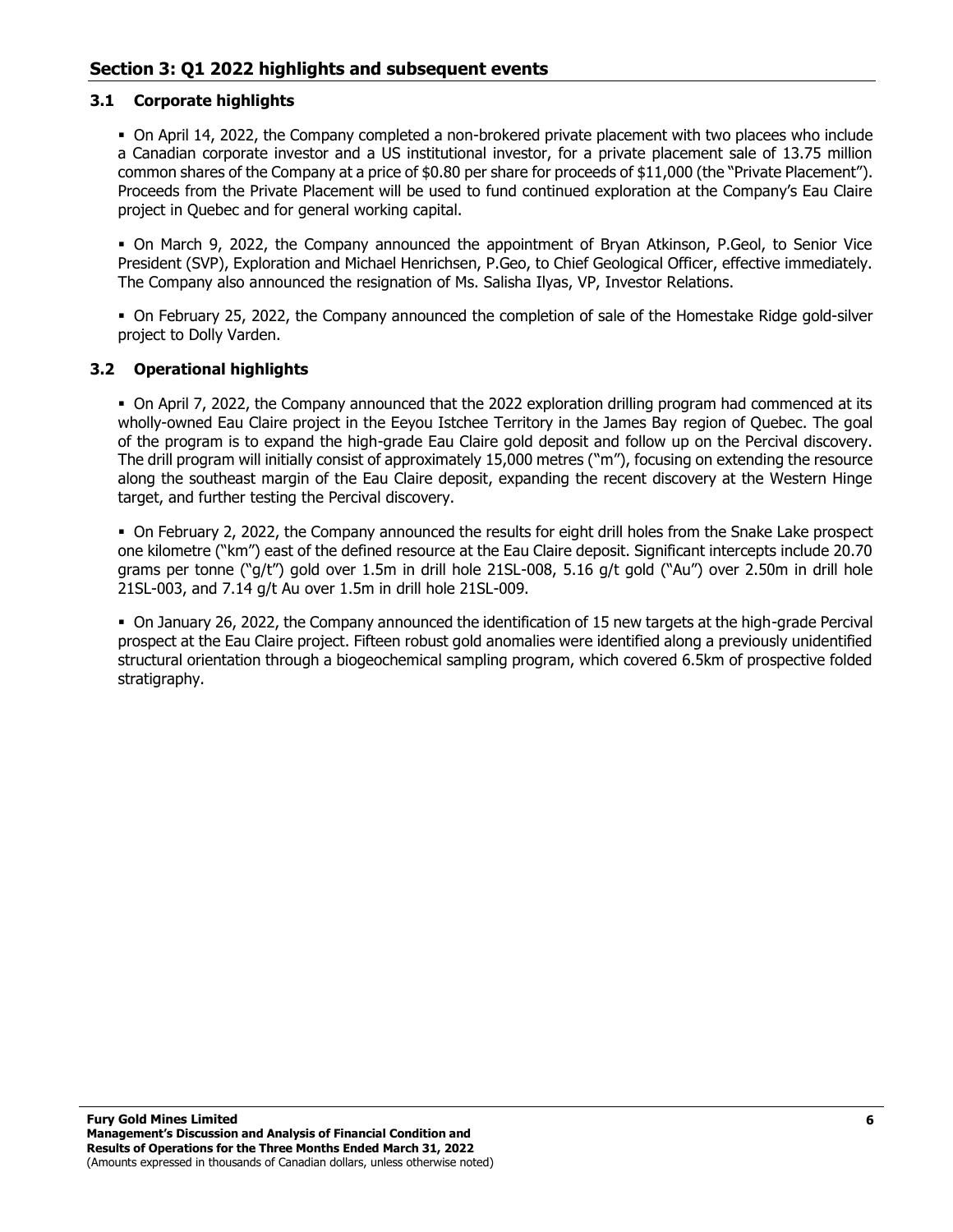<span id="page-7-0"></span>

#### **Indigenous and community relations**

The pursuit of environmentally sound and socially responsible mineral development guides all of Fury Gold's activities as the Company understands the broad societal benefits that responsible mining can bring, as well as the risks that must be managed through the implementation of sustainable development practices. The Company strives to maintain the highest standards of environmental protection and community engagement at all of its projects.

The Company considers sustainability to include the pursuit of four mutually reinforcing pillars: environmental and cultural heritage protection; social and community development; economic growth and opportunity; and cultural competency development for all employees. The Company assesses the environmental, social, and financial benefits and risks of all business decisions and believes this commitment to sustainability generates value and benefits for local communities and shareholders alike.

The Company's approach to Indigenous and stakeholder engagement provides opportunities and benefits through:

- the provision of jobs and training programs
- contracting opportunities
- capacity funding for Indigenous engagement
- sponsorship of community events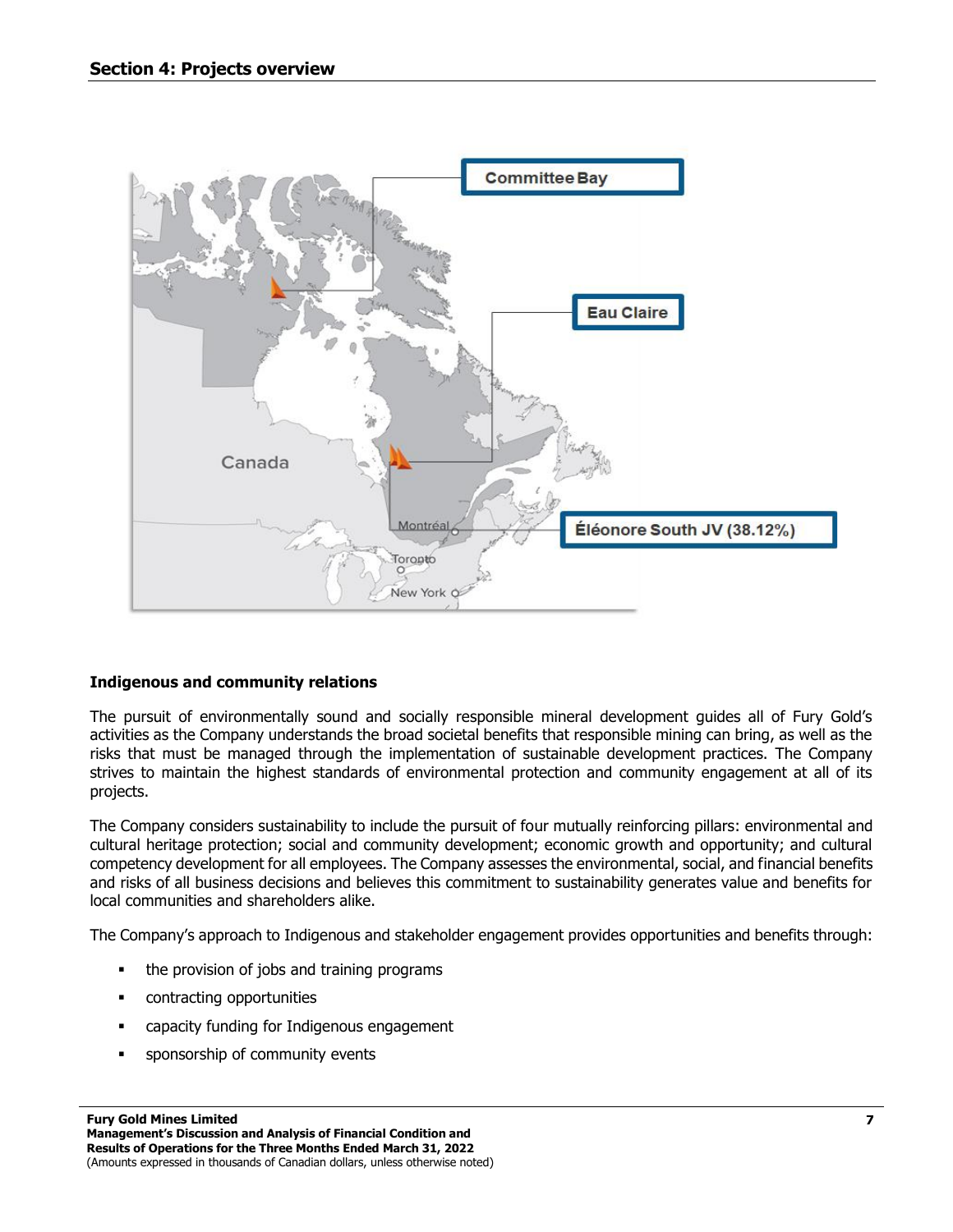▪ supporting professional development opportunities, building cultural and community intelligence capacity.

The Company places a priority on creating mutually beneficial, long-term relationships with the communities in which it operates. Engagement goals include providing First Nations governments, communities, and residents with corporate and project-related information, including details of work programs, collaborative opportunities, and other activities being undertaken in the field.

During the three months ended March 31, 2022, the Company submitted its accreditation application for the Ecologo certification for mineral exploration. Ecologo is the first comprehensive certification for mineral exploration companies and their service providers that features third-party certification of environmental, social and economic practices in Quebec. Additionally, during the first quarter of 2022, the Company undertook a qualitative environmental, social and governance ("ESG") assessment with Digbee, a technology company which provides qualitative assessment tools to mining companies to track their ESG achievements. Fury Gold received a score of BB with a range of CC to A. A corporate score of BB with a range of B to A was obtained with both the Eau Claire and Committee Bay projects achieved a score of BB with a range of CC to A. These results are considered strong for an exploration company and the Company is currently evaluating future initiatives to improve next year's score.

### **4.1 Quebec**

Fury Gold holds 100% interests in the Eau Claire project as well as interests in ten other properties covering approximately 110,000 hectares in total within the Eeyou Istchee James Bay region of Quebec. This includes a 38.12% joint venture interest in the ESJV, of which Fury Gold is the operator. The Eastmain Mine project along with the Ruby Hill East and Ruby Hill West projects are under option to Benz Mining Corp. ("Benz Mining") whereby Benz Mining can earn a 75% interest in those properties, subject to certain option payments and exploration expenditures being met, with a further option to increase Benz Mining's holding to 100% in the Eastmain Mine property upon receipt of a final milestone payment. Benz Mining currently acts as operator and is current with regards to all option payment and expenditure obligations.

### **4.1.1 Eau Claire**

The Eau Claire project is located immediately north of the Eastmain reservoir, 10km northeast of Hydro Quebec's EM-1 hydroelectric power facility, 80km north of the town of Nemaska, approximately 320km northeast of the town of Matagami, and 800km north of Montreal. This property consists of map-designated claims totaling approximately 23,000 hectares. These claims are held 100% by Fury Gold and are currently in good standing. Permits are obtained on a campaign basis for all surface exploration, particularly trenching and drilling, undertaken on the property.

The Eau Claire project is underlain by typical Archean greenstone assemblages of the Eastmain Greenstone Belt, which are composed of volcanic rocks of basaltic to rhyolitic composition and related clastic and chemical sedimentary rocks. These rocks have been intruded by an assemblage of mafic to felsic sills, stocks, and dykes. Metamorphism ranges from upper greenschist to amphibolite facies in the greenstone assemblages, while highergrade facies, up to granulite level, typically characterize the Opinaca sub-province. Archean-aged deformation affects all rocks on the property. Near the Eau Claire deposit, the volcano-sedimentary assemblage has been folded, forming a closed antiform plunging gently to the west. Regional rock foliation and lithology are generally east-west in strike with moderate to sub-vertical southerly dips in the vicinity of the Eau Claire gold deposit.

In November 2020, Fury Gold commenced an ongoing 50,000m drill program at the Eau Claire project. The drill program consists of i) an expansion phase focused on expanding the current resource ("Expansion Program") and ii) an exploration phase designed to test targets along the 4.5km long deposit trend ("Exploration Program"). To date a total of 35,297m, or approximately 70% of the total program has been drilled at Eau Claire. Due to the temporary pause on drilling at Eau Claire in the fourth quarter of 2021, while the Company awaited the influx of pending drillhole assay results, the remainder of the program is planned to be completed in 2022, however the timing is dependent upon positive drill results, market conditions, and the availability of funds. Subject to these conditions, the Company expects to incur approximately \$8,000 of expenditures during 2022 at Eau Claire.

Additionally, during the third quarter of 2021, the Company completed biogeochemical surveys on three grids targeting six priority regional exploration targets including the Percival, Serendipity and Agua Clara prospects ("Regional Exploration Program").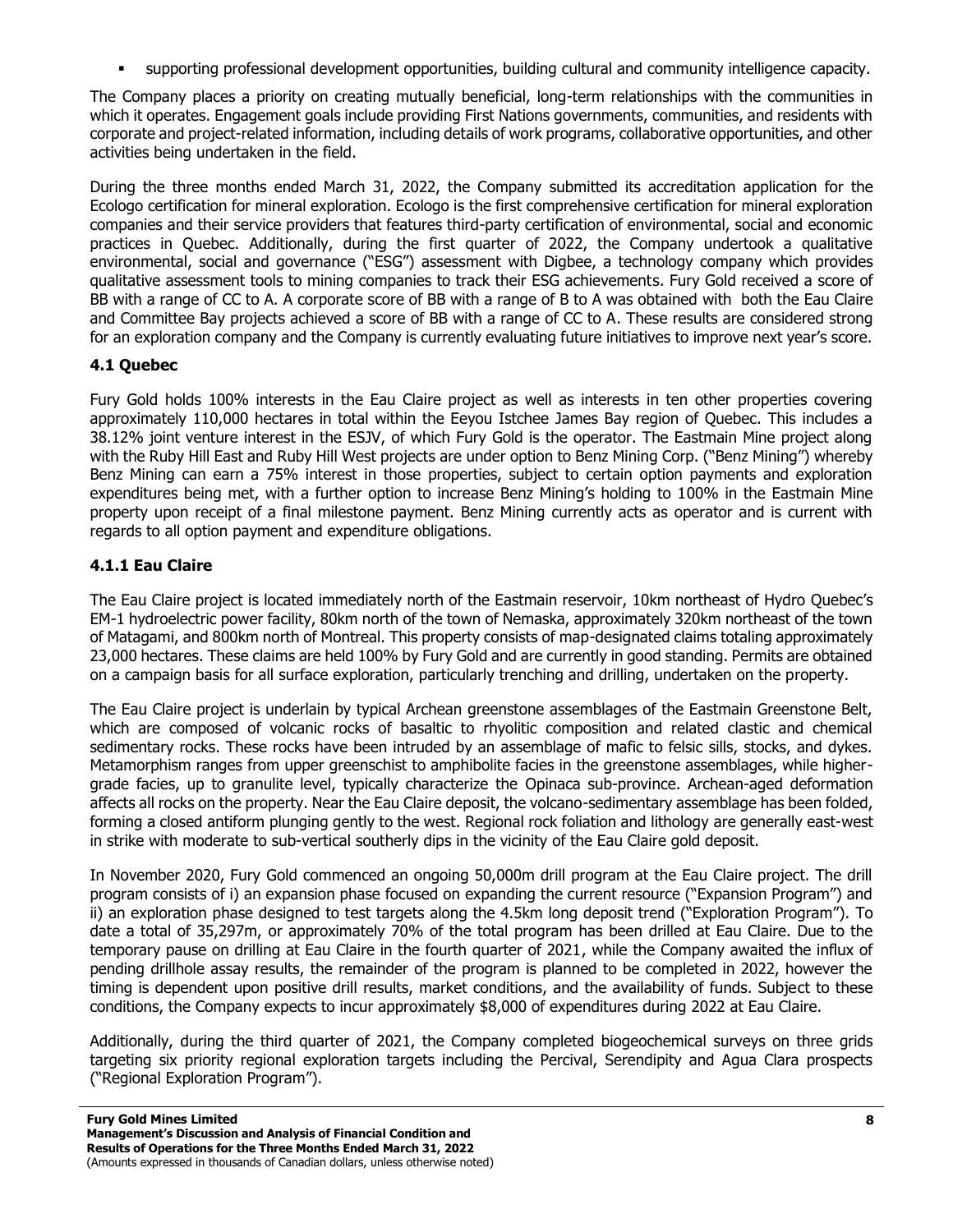# **Expansion Program**

The expansion program at the Eau Claire deposit targeted the southeast margin of the existing inferred mineral resource, which is currently defined by 204,000 ounces ("oz") at 11.81 g/t Au (using a 2.5 g/t Au cut-off grade). This drill program is designed to add ounces between defined resource blocks. To date, Fury Gold has drilled sixteen holes targeting the southeast margin of the Eau Claire Resource with nine drill holes intersecting resource grade and width or higher including: 23.27 g/t Au over 7.09m, 11.56 g/t Au over 6.04m, 59.3 g/t Au over 1m, 8.87 g/t Au over 3m, 59.3 g/t Au over 0.96m and 4.89 g/t Au over 2.94m. Fury plans to continue the resource expansion program in 2022.

### **Exploration Program**

Exploration drilling aims to significantly expand the Eau Claire deposit by testing a diverse set of targets: a 1km eastern down plunge extension, the Snake Lake mineralized structure and two targets to the west ('Hinge' and 'Limb', collectively "Western Extension"). All exploration targets within the Deposit Trend have the potential to significantly expand the Eau Claire mineralized footprint. The potential for high-grade gold mineralization to continue down plunge and along strike to the east is supported by gradient array IP chargeability data where the intersection of primary and secondary shear zones has been imaged approximately 600m to 800m to the east of the existing limits of drilling at the Eau Claire deposit.

### **Target A**

Target A is situated 100m to 300m down plunge from the limit of the current resource. The planned drill array represents a 200m to 500m down dip extension from the target area where historical drilling above the target area hosts intercepts of 1.0m of 12.6 g/t Au, 2.5m of 4.4 g/t Au, and 2.0m of 4.8 g/t Au. Collectively, these historical results are associated with both quartz tourmaline veins and secondary shear zone alteration and are interpreted to be vertically situated above the projected down plunge extension of the deposit but demonstrate the continuity of the mineralized system to the east of the current resource. Initial results returned from Target A, located 200m to 350m down plunge east of the deposit include 4.05 g/t Au over 0.5m, 2.41 g/t Au over 3.5m and 2.96 g/t Au over 1.5m. The drilling intersected zones of stacked quartz-tourmaline veins and associated quartz feldspar porphyry dykes along the Eau Claire deposit structure.

# **Target B**

Target B is situated 500m to 700m down plunge from the limit of the current resource. The planned drill array represents a 400m to 700m down dip extension from historical drilling above the target area where there is a 20mwide zone of alteration that is similar to that observed with secondary shear zones at the Eau Claire deposit. Importantly, gradient array IP chargeability data images the intersection of the primary shear zone and secondary shear zones that are associated with the extension of the Eau Claire deposit structure and the mineralized Snake Lake structure, respectively. Similar structural intersections at the Eau Claire deposit are associated with high-grade gold mineralization. Fury Gold completed four drill holes into Target B for a total of 4,434m. Results from these first holes include 1.0m of 15.30 g/t Au from 21EC-007, 1.5m of 8.83 g/t Au from 21EC-010, and 3.0m of 2.59 g/t Au from 20EC-006. The reported intercepts extend the Eau Claire deposit footprint by over 660m to the east. The Company is evaluating these initial results and planning additional drilling in the area.

### **Snake Lake**

This structure is located 1.2km to the east of the Eau Claire deposit and has seen limited drilling. The Company drilled an initial three-hole test along the Snake Lake Structure successfully extending the known mineralization by 840m down dip and identifying a new zone of gold mineralization. A deep intersection in 21EC-010, 1.5m of 6.43g/t Au, is located in the same structural and stratigraphic position as the Snake Lake mineralization. The intercept in 21EC-010 (Target B) is approximately 1,100m down plunge of the nearest Snake Lake drilling and has significantly opened up the exploration potential along this structural corridor. Results from the first holes include 0.5m of 94.10 g/t Au from 21EC-018, 0.5m of 19.60 g/t Au from 21SL-001, 5.0m of 2.85 g/t Au from 21SL-001 and 2.0m of 7.51 g/t Au from 21SL-001. Subsequently, the Company drilled a further eight holes with significant intercepts from these drill holes including 20.70 g/t Au over 1.5m in drill hole 21SL-008, 5.16 g/t Au over 2.50m in drill hole 21SL-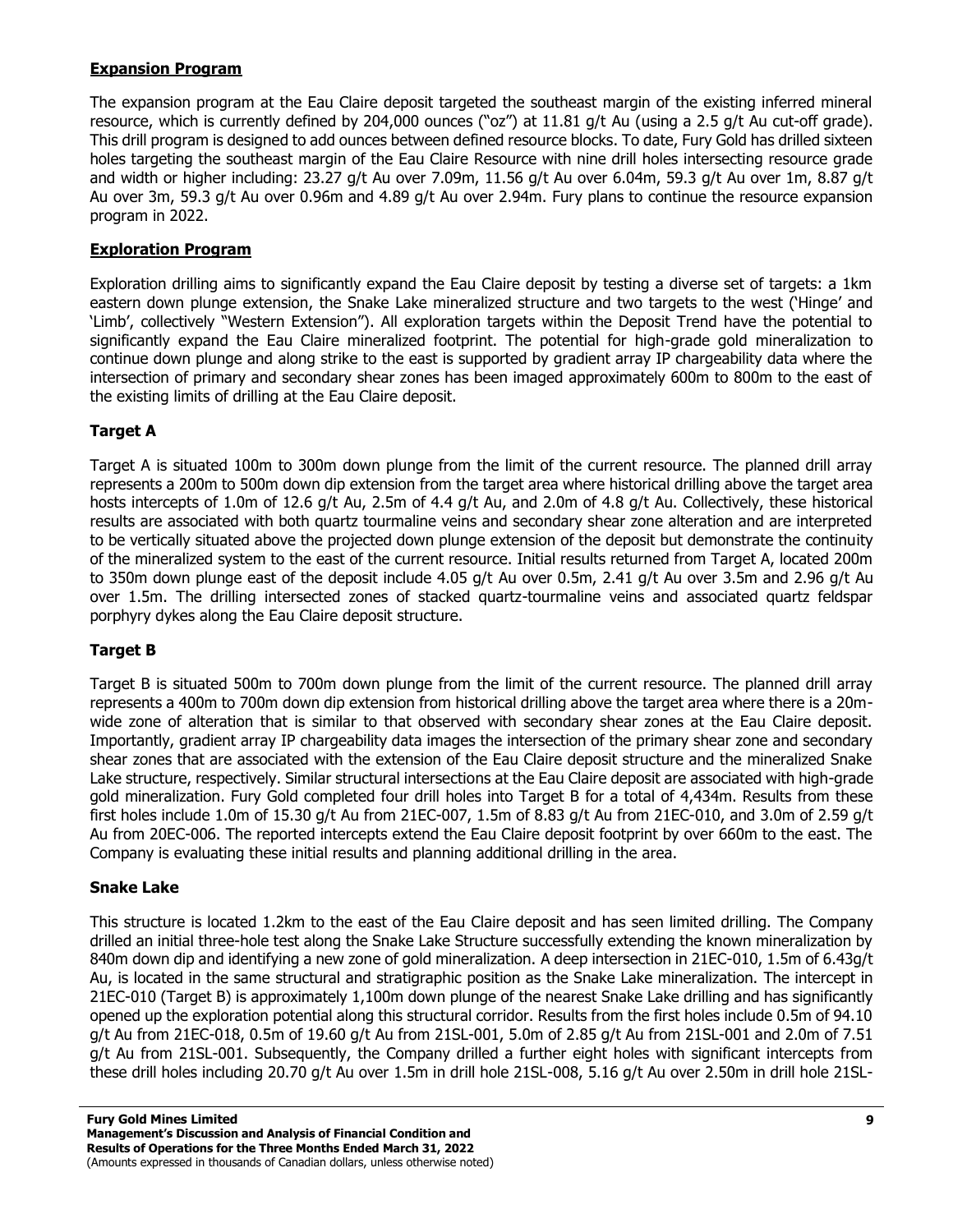003 and 7.14 g/t Au over 1.5m in drill hole 21SL-009. Collectively the mineralization intercepted in this round of drilling has expanded the shallow gold mineralization footprint within the Snake Lake structural corridor to over 950m of strike extent.

The reported intercepts of 7.14 g/t Au over 1.5m (21SL-009) and 4.36 g/t Au over 1.0m (21SL-006) are situated along the newly identified mineralized horizon located between the Eau Claire and Snake Lake structures, first recognized from drill hole 21SL-001. Gold mineralization along this newly identified structure, associated with quartz-feldspar porphyry dykes with abundant quartz-tourmaline veining similar to the Eau Claire style of mineralization, has now been intercepted over approximately 500m of strike. The remainder of the reported intercepts, including drill holes 21SL-008 and 21SL-003, are along the main Snake Lake structure at the contact between mafic volcanic and meta-sedimentary rocks where historical exploration focused on shallow mineralization.

### **Western Extension**

The Western Extension hosts two targets identified at the western limit of the Eau Claire resource using structural and lithogeochemical modeling. Through the analysis of phosphorous/titanium ratios within drill core and surface samples along the Eau Claire deposit trend, the Company has been able to define two distinct basaltic units that collectively define two stratigraphic positions associated with the 850 and 450 zones of mineralization. Fury Gold's technical team has determined that the mineralized stratigraphic position of the 450 zone, which represents approximately 85% of the resource at Eau Claire, was untested below the 850 Zone and provided an excellent opportunity to expand the deposit footprint to the west. Four drill holes were completed which tested the Hinge target. Results from these first holes include 1.5m of 8.50 g/t Au and 1.0m of 12.81 g/t Au from 21EC-032, 8.0m of 1.18 g/t Au from 21EC-031 and 3.0m of 9.36 g/t Au from 21EC-041. These initial results from the Hinge target are encouraging and the Company intends to continue drilling along the Hinge in 2022.

Two resource expansion holes were drilled to confirm the geometry of the Limb target. The Limb holes intersected up to eight stacked zones of gold mineralization associated with quartz tourmaline veining and quartz porphyry dykes. Results from these holes include 4.96m of 2.71 g/t Au, 1.49m of 7.3 g/t Au, 3.49m of 3.21 g/t Au and 1.0m of 9.6 g/t Au from 21EC-026 and 4.97m of 2.60 g/t Au and 1.49m of 7.77 g/t Au from 21EC-028. Four Limb exploration holes were completed with all holes intersecting stacked zones of quartz tourmaline veining proximal to quartz porphyry dykes consistent with the Eau Claire style of mineralization. Results from these holes include 1.0m of 3.93 g/t Au from 21EC-038, 1.0m of 3.82 g/t Au from 21EC-039 and 1.5m of 5.31 g/t Au from 21EC-040.

# **Regional Exploration**

# **Percival Prospect**

The Percival prospect, located 14km east of the Eau Claire deposit, is currently represented by a 400m by 100m mineralized footprint hosted within folded sulphidized and silicified breccias in an interbedded volcanic and sedimentary sequence. Previous geochemical surveys did not image the shallow gold mineralization represented by historical drill intercepts of 93.1m of 2.22 g/t Au, 9.0m of 6.26 g/t Au, 8.5m of 7.13 g/t Au and 2.0m of 8.47 g/t Au. An orientation survey, conducted in 2020, was able to successfully detect the gold mineralization at Percival through biogeochemistry sampling. A recently completed survey covering 6.5km of prospective stratigraphy along the Percival trend identified 15 discrete gold anomalies with associated pathfinder elements (+/- As, Pb, Zn). Two of these anomalies were previously known prospects, Percival and Carodoc, the remaining 13 anomalies are new occurrences of gold and associated pathfinder mineralization.

Previous surface exploration in the Percival and Caradoc area was focused on a highly magnetic folded iron formation identified from airborne magnetics data. An updated interpretation and geologic model of the 2018-2019 drilling shows that gold mineralization is peripheral to the magnetic iron formation and not hosted in it.

Through the interpretation of the magnetics data and results from the biogeochemical survey, the Company identified a previously unrecognized structural control to the gold mineralization along the Percival trend. This structural trend is parallel to the regional fold hinge that links the Percival and Serendipity prospects. Gold mineralization appears to be concentrated along these newly identified structures where they intersect folded mafic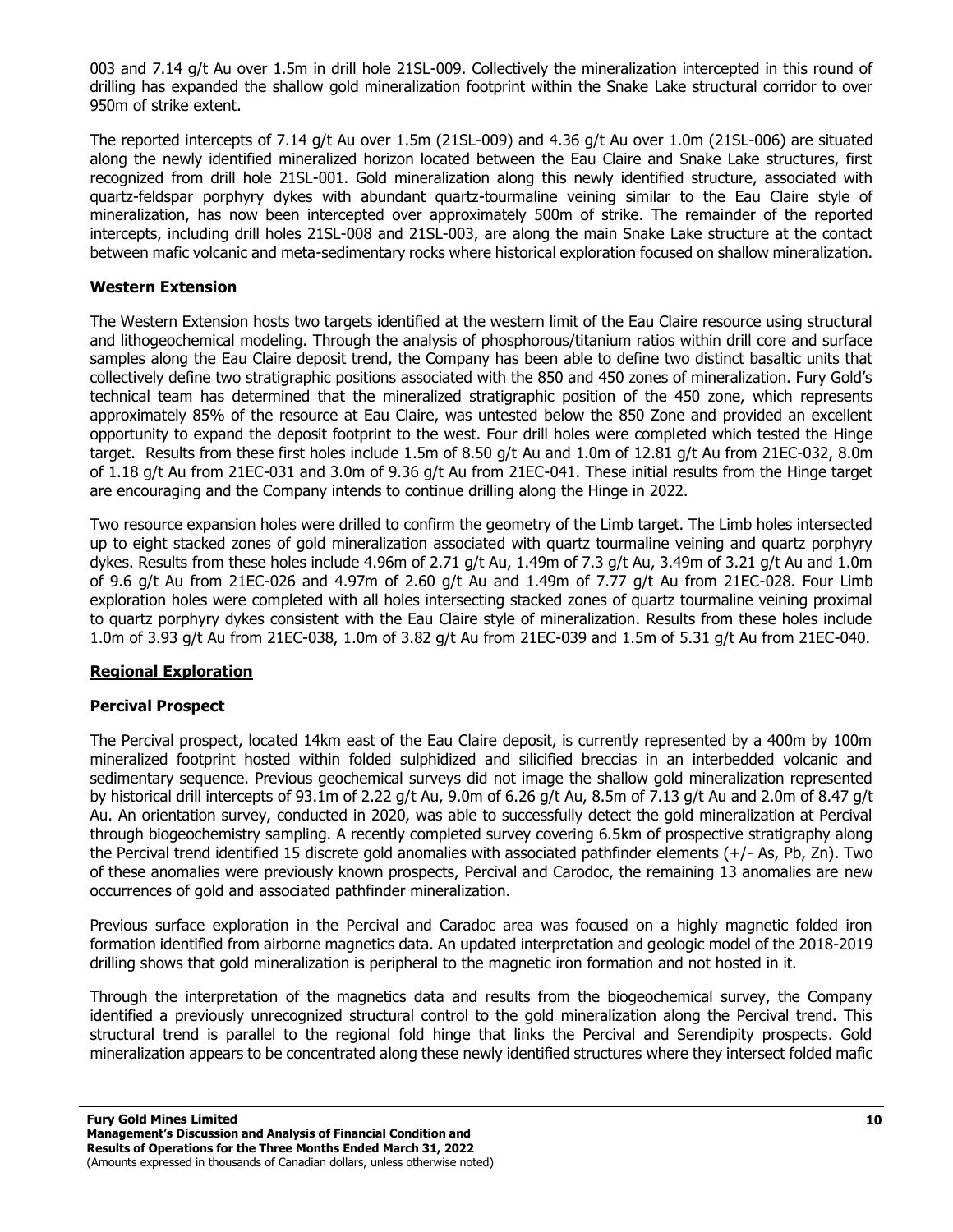volcanic stratigraphy along the east west limb of the regional fold proximal to the Cannard deformation zone. The Company commenced geophysical surveys in February 2022, which will be utilized to target drilling in 2022.

#### Project Maintenance

The Company expects to incur approximately \$314 in mineral claims expenditures in order to keep the properties in good standing, payable every two years. Cash payments of \$22 were made during the three months ended March 31, 2022, in respect of these mineral claims, with \$122 recognized in prepaid expenses as at March 31, 2022.

#### Eau Claire resource estimate and PEA technical report

The Eau Claire resource estimation and PEA were completed by P&E Mining Consultants Inc. (see the Technical Report, Updated Mineral Resource Estimate and Preliminary Economic Assessment on the Eau Claire Gold Deposit, Clearwater Property, Quebec, Canada, filed on SEDAR on July 3, 2018).

### **4.1.2 ESJV**

Fury Gold owns a 38.12% interest in the ESJV project and is the operator of the joint venture. Currently, the ESJV is held by Fury Gold, Azimut Exploration Inc. (23.77%), and Goldcorp Canada Ltd., a wholly owned subsidiary of Newmont Corporation (38.11%).

The Éléonore South property is strategically located in an area of prolific gold mineralization within the Eeyou Istchee James Bay gold camp and is locally defined by Newmont's Éléonore mine and Sirios Resources' Cheechoo deposit. The property has been explored over the last 12 years by the joint venture with the majority of the exploration focused on the extension of the Cheechoo deposit through approximately 27,000m of drilling in 172 drill holes, covering only a small proportion of the property at the Moni and JT zones. Notable drill intercepts include 6.0m of 49.50 g/t Au, which included 1.0m of 294 g/t Au.

In December 2020, Fury Gold announced the identification of a large-scale gold in till anomaly on the Éléonore South property through a review of historical datasets. This target has not been drill tested. In September 2021 the ESJV initiated a field program designed to refine the broad geochemical anomaly into discrete targets for further follow up and eventual drill testing. Additionally, a regional survey was completed on the southern third of the property where no historical systematic sampling had been completed. Results from these ongoing programs are anticipated in Q2 2022.

### **4.2 Nunavut**

### **4.2.1 Committee Bay**

The Committee Bay project comprises approximately 280,000 hectares situated along the Committee Bay Greenstone Belt located 180 km northeast of the Meadowbank mine operated by Agnico Eagle Mines Limited.

The Committee Bay belt comprises one of a number of Archean-aged greenstone belts occurring within the larger Western Churchill province of northeastern Canada. The character and history of rock packages, and the timing and nature of mineralization occurring within the belt, are considered to be equivalent to that of other significant gold bearing Archean greenstones within the Western Churchill province, which hosts gold deposits such as Meadowbank, Meliadine, and Amaruq.

The Committee Bay project is held 100% by the Company, subject to a 1% Net Smelter Return ("NSR"), and an additional 1.5% NSR payable on only 7,596 hectares which may be purchased within two years of the commencement of commercial production for \$2,000 for each one-third (0.5%) of the NSR.

The Company does not currently plan to undertake a 2022 exploration program at Committee Bay in order to focus available resources in Quebec.

Project Maintenance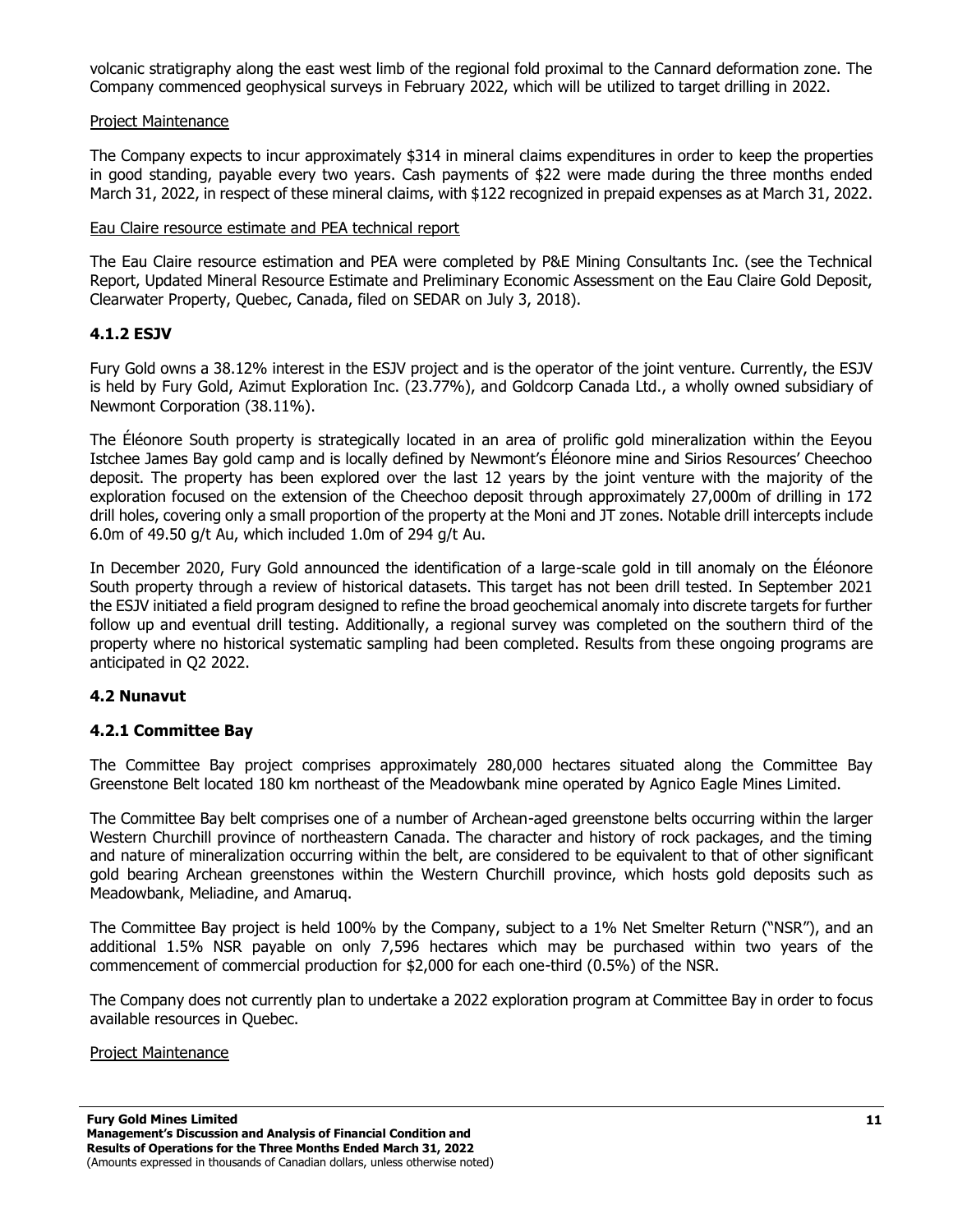The Company expects to incur approximately \$112 in annual mineral claims expenditures in 2022, in order to keep the property in good standing.

### Committee Bay resource estimate and technical report

Three Bluffs resource estimations were completed by Roscoe Postle Associates Inc. ("RPA") (see the Technical Report on the Three Bluffs Project, Nunavut Territory, Canada, filed on SEDAR on May 31, 2017, as amended October 23, 2017).

# **4.2.2 Gibson MacQuoid**

The Gibson MacQuoid project is an early-stage gold exploration project situated between the Meliadine deposit and Meadowbank mine in Nunavut, Canada. The 66 mineral claims that make up the project encompass approximately 120 km of strike length of the prospective greenstone belt and total 51,622 hectares collectively.

The Gibson MacQuoid Greenstone belt is one of a number of Archean-aged greenstone belts located in the Western Churchill province of northeastern Canada. These gold bearing Archean greenstone belts host deposits such as the Three Bluffs, Meadowbank, Amaruq, and Meliadine deposits. In particular, the highly magnetic signature of the Gibson MacQuoid Belt is consistent with the other productive greenstone belts in the eastern Arctic that host largescale gold deposits.

The Company does not currently plan to undertake a 2022 exploration program at Gibson MacQuoid in order to focus available resources in Quebec.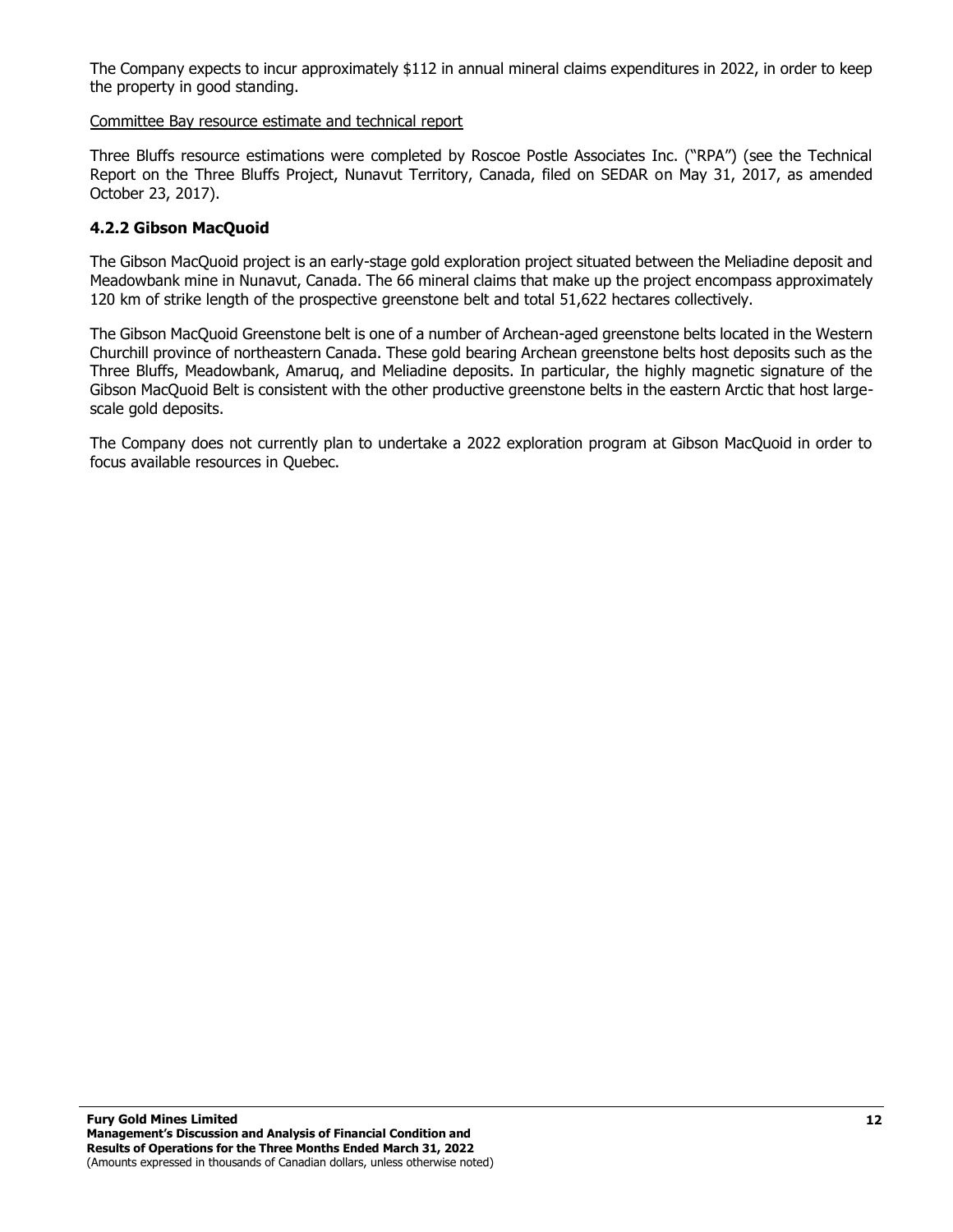### <span id="page-13-0"></span>**Section 5: Review of quarterly financial information**

| Three months ended: | <b>Interest</b><br>income |                | (Earnings)<br>loss from<br>continuing<br>operations | <b>Loss from</b><br>discontinued<br>operations | <b>Comprehensive</b><br>(income) loss | (Earnings)<br>loss per<br>share<br>(\$/share) |
|---------------------|---------------------------|----------------|-----------------------------------------------------|------------------------------------------------|---------------------------------------|-----------------------------------------------|
| March 31, 2022      | \$                        | 4              | $$$ (45,636)                                        | \$                                             | (45, 636)<br>\$                       | (0.40)<br>\$                                  |
| December 31, 2021   |                           | 3              | 298                                                 |                                                | 298                                   | 0.00                                          |
| September 30, 2021  |                           | $\overline{4}$ | 7,507                                               |                                                | 7,507                                 | 0.06                                          |
| June 30, 2021       |                           | 9              | 4,060                                               |                                                | 4,060                                 | 0.03                                          |
| March 31, 2021      |                           | 20             | 4,925                                               |                                                | 4,925                                 | 0.04                                          |
| December 31, 2020   |                           | 26             | 5,306                                               |                                                | 5,468                                 | 0.05                                          |
| September 30, 2020  |                           | 14             | 1,854                                               | 1,644                                          | 3,517                                 | 0.05                                          |
| June 30, 2020       |                           | 19             | 1,771                                               | 963                                            | 2,915                                 | 0.04                                          |

# **5.1 Three months ended March 31, 2022 compared to three months ended March 31, 2021**

During the three months ended March 31, 2022, the Company reported a net earnings of \$45,636 and earnings per share of \$0.40 compared to a total net loss of \$4,925 and loss per share of \$0.04 for the three months ended March 31, 2021. The significant drivers of changes from net loss to net income were as follows:

### **Operating expenses:**

- Exploration and evaluation costs decreased to \$1,272 for the three months ended March 31, 2022 compared to \$3,688 for the three months ended March 31, 2021. The decrease resulted from the temporary pause on the 50,000m drilling program in the fourth quarter of 2021, with exploration activity in the first quarter of 2022 comprised of a geophysical survey, which commenced in February 2022.
- **EXECT:** Fees, salaries, and other employment benefits decreased to \$758 for the three months ended March 31, 2022 compared to \$1,261 for the three months ended March 31, 2021. The decrease in costs resulted from lower headcount and lower share-based compensation expense which was \$367 for the first three months of 2022 as compared to \$706 for the comparative period;
- Legal and professional fees decreased to \$236 for the three months ended March 31, 2022 compared to \$917 for the three months ended March 31, 2021. The higher costs in the comparative period were primarily due to the preparation of the Company's base shelf prospectus, with the final prospectus filed in May 2021, and compliance costs associated with the establishment of the new company; and
- Marketing and investor relations costs decreased to \$218 for the three months ended March 31, 2022 compared to \$592 for the three months ended March 31, 2021. The decrease in costs was due to a reduction in marketing campaigns undertaken in the first quarter of 2022.

### **Other income and expenses:**

- A net gain of \$48,390 recognized on the sale of Homestake Resources to Dolly Varden. The gain recognized was comprised of cash proceeds of \$5,000 and the fair value of the 76,504,590 common shares of Dolly Varden, calculated based on the market value of the common shares on date of closing, net of transaction costs;
- Net loss from associate of \$449 comprising the Company's share of Dolly Varden's net loss from February 25, 2022 to March 31, 2022; and
- Amortization of flow-through share premium of \$403 for the three months ended March 31, 2022 as compared to \$1,223 for the three months ended March 31, 2021, reflecting the lower exploration activity at Eau Claire in the first quarter of 2022.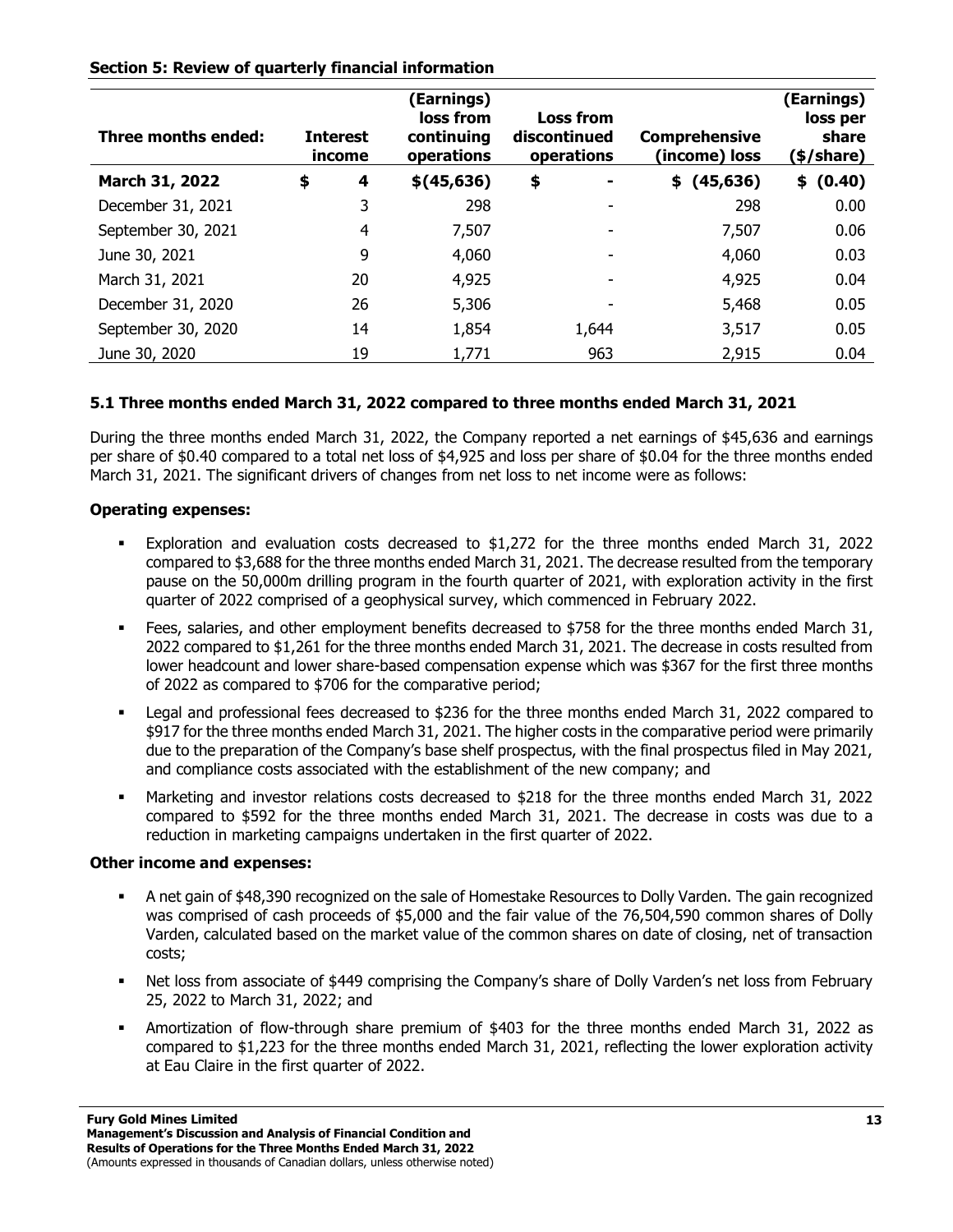### **Income tax:**

**•** The Company received \$165 in refundable exploration tax credits during the three months ended March 31, 2022, as compared to \$1,717 in the comparative period.

### **5.2 Summary of project costs**

During the three months ended March 31, 2022, the Company's mineral properties decreased to \$143,872 compared to \$160,693 as at December 31, 2021, primarily due to the sale of the Homestake Ridge property to Dolly Varden, as described in Section 2.1.

|                                                                | Quebec  |      | <b>Nunavut</b> |      | <b>British</b><br><b>Columbia</b> | Total    |
|----------------------------------------------------------------|---------|------|----------------|------|-----------------------------------|----------|
| Balance at December 31, 2021                                   | 125,094 | - \$ | 19,139         | - \$ | 16,460                            | 160,693  |
| Sale of Homestake Ridge<br>Change in estimate of provision for | -       |      | ۰              |      | (16, 460)                         | (16,460) |
| site reclamation and closure                                   | (195)   |      | 166)           |      | $\overline{\phantom{0}}$          | (361)    |
| Balance at March 31, 2022                                      | 124,899 |      | 18,973         | - 95 | ۰                                 | 143,872  |

During the three months ended March 31, 2022, the Company's exploration expenditures were:

|                                         | Quebec    | <b>Nunavut</b> |               | <b>British</b><br><b>Columbia</b> | <b>Total</b> |
|-----------------------------------------|-----------|----------------|---------------|-----------------------------------|--------------|
| Assaying                                | \$<br>162 | \$<br>18       | $\frac{1}{2}$ | $\overline{2}$                    | \$<br>182    |
| <b>Exploration drilling</b>             | 14        |                |               |                                   | 14           |
| Camp cost, equipment and field supplies | 131       | 58             |               | 10                                | 199          |
| Geological consulting services          | (24)      | 2              |               |                                   | (22)         |
| Geophysical analysis                    | 120       |                |               |                                   | 120          |
| Permitting, environmental and           |           |                |               |                                   |              |
| community costs                         | 29        | 59             |               |                                   | 88           |
| Expediting and mobilization             | 2         |                |               |                                   | 2            |
| Salaries and wages                      | 443       | 14             |               |                                   | 458          |
| Fuel and consumables                    | 80        |                |               |                                   | 80           |
| Aircraft and travel                     | 19        |                |               |                                   | 19           |
| Share-based compensation                | 130       |                |               |                                   | 132          |
| <b>Total for the three months</b>       |           |                |               |                                   |              |
| ended March 31, 2022                    | 1,106     | 152            |               | 14                                | 1,272        |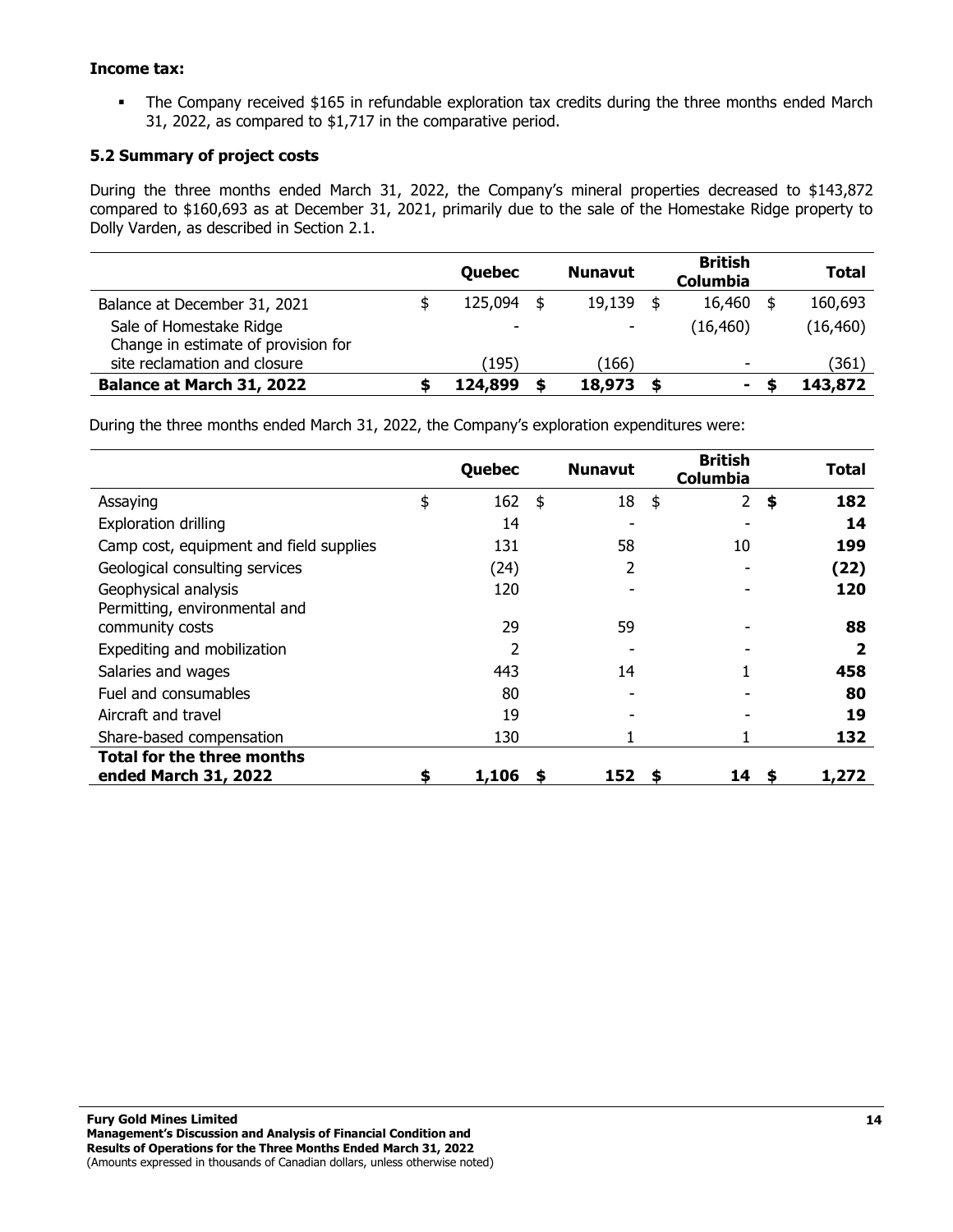# <span id="page-15-0"></span>**Section 6: Financial position, liquidity, and capital resources**

|                            | At March 31 |         |    | At December 31 |  |
|----------------------------|-------------|---------|----|----------------|--|
|                            |             | 2022    |    | 2021           |  |
| Cash                       | S           | 4,998   | \$ | 3,259          |  |
| Restricted cash            |             | 130     |    | 130            |  |
| Other assets               |             | 2,771   |    | 2,936          |  |
| Mineral property interests |             | 143,872 |    | 160,693        |  |
| Investment in associate    |             | 59,990  |    |                |  |
| <b>Current liabilities</b> |             | 4,097   |    | 5,116          |  |
| Non-current liabilities    |             | 4,174   |    | 4,547          |  |

### **6.1 Financial position and liquidity**

As at March 31, 2022, the Company had unrestricted cash of \$4,998 (December 31, 2021 – unrestricted cash of \$3,259), working capital surplus of \$2,366 (December 31, 2021 – working capital deficit of \$428), which the Company defines as current assets less current liabilities, and an accumulated deficit of \$111,113 (December 31, 2021 – \$156,749). The Company notes that the flow-through share premium liability which represents \$2,721 (December 31, 2021 – \$3,124) of current liabilities and included in working capital is not settled through cash payment. Instead, this balance is amortized against qualifying flow-through expenditures which are required to be incurred before December 31, 2022.

On February 25, 2022, the Company completed the sale of Homestake for cash proceeds of \$5,000 and 76,504,590 common shares of Dolly Varden, which have a 12-month restriction on trading. The fair value of the common shares of Dolly Varden held by the Company at March 31, 2022 was \$62,734, based on the trading market value of the Dolly Varden common shares at that date.

Subsequent to three months ended March 31, 2022, the Company completed a non-brokered private placement for gross proceeds of \$11,000.

### **6.1.1 Contractual commitments**

In the normal course of business, the Company enters into contracts that give rise to commitments for future minimum payments. The following table summarizes the remaining contractual maturities of the Company's financial liabilities and commitments as at March 31, 2022, shown in contractual undiscounted cashflows:

|                                              | Within 1 |       | $2$ to $3$ |      | Over 3 | At March 31 |
|----------------------------------------------|----------|-------|------------|------|--------|-------------|
|                                              |          | year  | vears      |      | vears  | 2022        |
| Accounts payable and accrued liabilities     |          | 1,266 | $\sim$     | - \$ | ٠      | 1,266       |
| Quebec flow-through expenditure requirements |          | 6,351 | ۰          |      | -      | 6,351       |
| Undiscounted lease payments                  |          | 184   | 377        |      | 16     | 577         |
| Total                                        |          | 7.801 | 377        |      | 16     | 8,194       |

The Company entered into a drilling contract in November 2020, for which the Company has committed to drill a total of 50,000m. As at March 31, 2022, the Company remains obligated to drill a further 15,000m in Quebec. The expenditures for the remaining drilling metres will be applied against the flow-through expenditure requirements included in the table above.

Additionally, to maintain the Company's properties in good standing order, the Company is required to make certain mineral claims payments on an annual or bi-annual basis. The Company estimates that \$235 of payments arising on mineral claims and leases will be payable during the year ended December 31, 2022.

As well, the Company is committed to certain office rental expense in respect of shared head office premises as noted in section 8.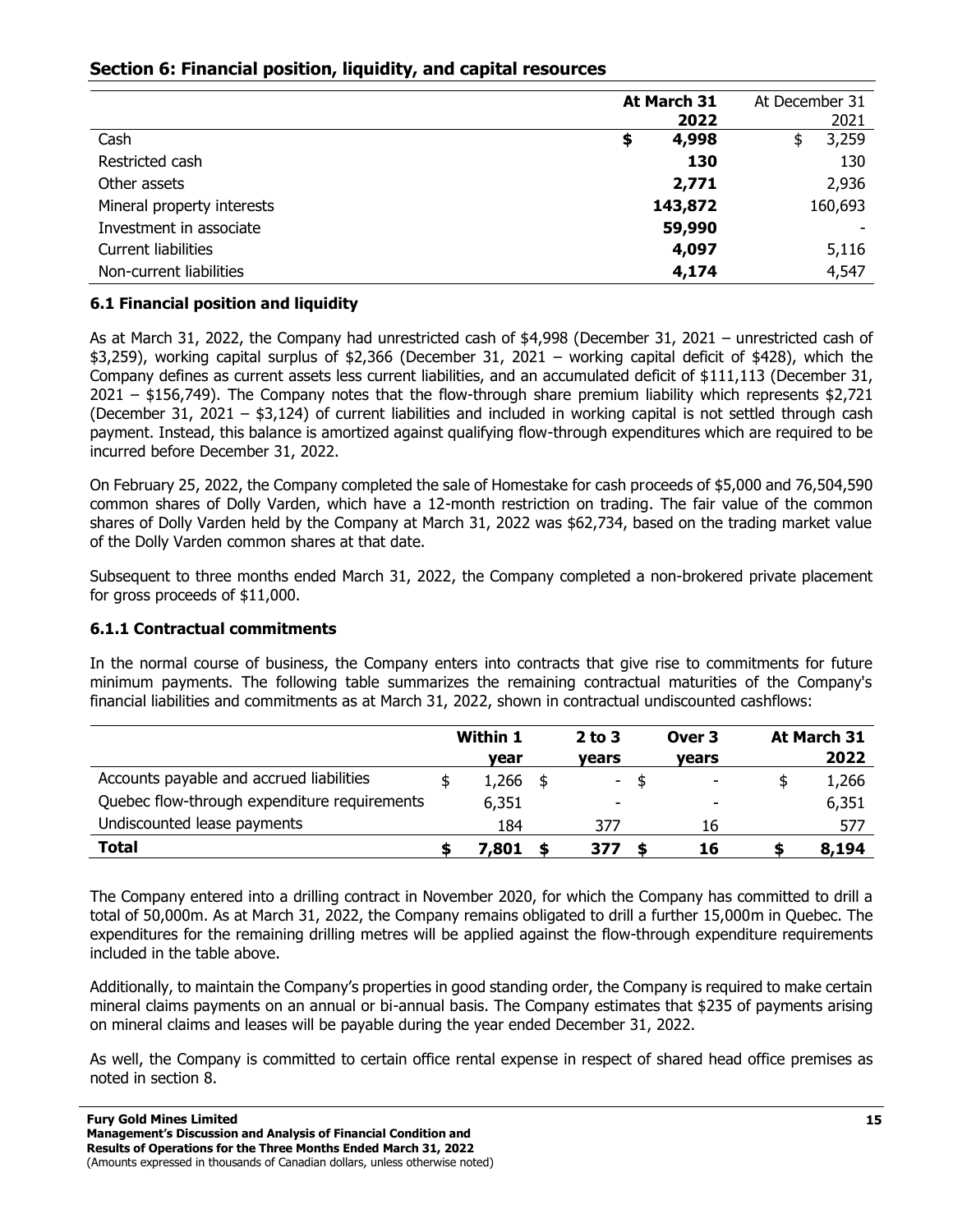|                                                 | Three months ended March 31 |            |  |  |  |
|-------------------------------------------------|-----------------------------|------------|--|--|--|
|                                                 | 2022                        | 2021       |  |  |  |
| Cash used in operating activities               | \$(2,698)                   | \$ (3,860) |  |  |  |
| Cash provided by (used in) investing activities | 4,483                       | (1,258)    |  |  |  |
| Cash used in financing activities               | (46)                        | (28)       |  |  |  |

### **Operating activities:**

▪ During the three months ended March 31, 2022, the Company used cash of \$2,698 in operating activities compared to \$3,860 during the three months ended March 31, 2021. The cash outflow for the current quarter was lower primarily due to the temporary pause on drilling in the fourth quarter of 2021 that extended into the first quarter of 2022, and a reduction in legal and professional fees.

### **Investing activities:**

▪ During the three months ended March 31, 2022, the Company provided cash by investing activities of \$4,483 as compared to cash used in investing activities of \$1,258 during the three months ended March 31, 2021. This increase in net cash inflow was primarily due to disposition of Homestake Resources in February 2022. The cash used in investing activities in the comparative period reflected the settlement of transaction fees for the acquisition of Eastmain in 2020.

### **Financing activities:**

▪ For the three months ended March 31, 2022 and 2021, cash used in financing activities primarily represented rental payments arising from the Toronto office lease.

### **6.2 Capital resources**

The Company proactively manages its capital resources and makes adjustments in light of changes in the economic environment and the risk characteristics of the Company's assets. To effectively manage its capital requirements, the Company has in place a budgeting and cash management process to help determine the funds required to ensure the Company has the appropriate liquidity to meet its current project plans and achieve its growth objectives. The Company ensures that there is sufficient liquidity available to meet its short-term business requirements, including contractual commitments, taking into account its anticipated cash outflows from exploration activities and its holdings of cash and marketable securities. The Company monitors and adjusts, when required, these exploration programs as well as corporate administrative costs to ensure that adequate levels of working capital are maintained.

As at the date of this MD&A, the Company expects its existing capital resources to support certain planned activities for the next 12 months at the Eau Claire project, which are set out herein, and short term contractual commitments. The Company's ability to undertake further project expansionary plans is dependent upon the Company's ability to obtain adequate financing in the future. While the Company has been successful at raising capital in the past, there can be no assurance that the Company will have sufficient financing to meet its future capital requirements or that additional financing will be available on terms acceptable to the Company in the future.

# **6.2.1 Financings and use of proceeds**

# **April 2022 financing**

On April 14, 2022, the Company completed a non-brokered private placement with two placees comprised of a Canadian corporate investor and a US institutional investor, for a Private Placement of 13.75 million common shares of the Company at a price of \$0.80 per share for proceeds of \$11,000. Proceeds from the Private Placement will be used to fund continued exploration at the Company's Eau Claire project in Quebec and for general working capital.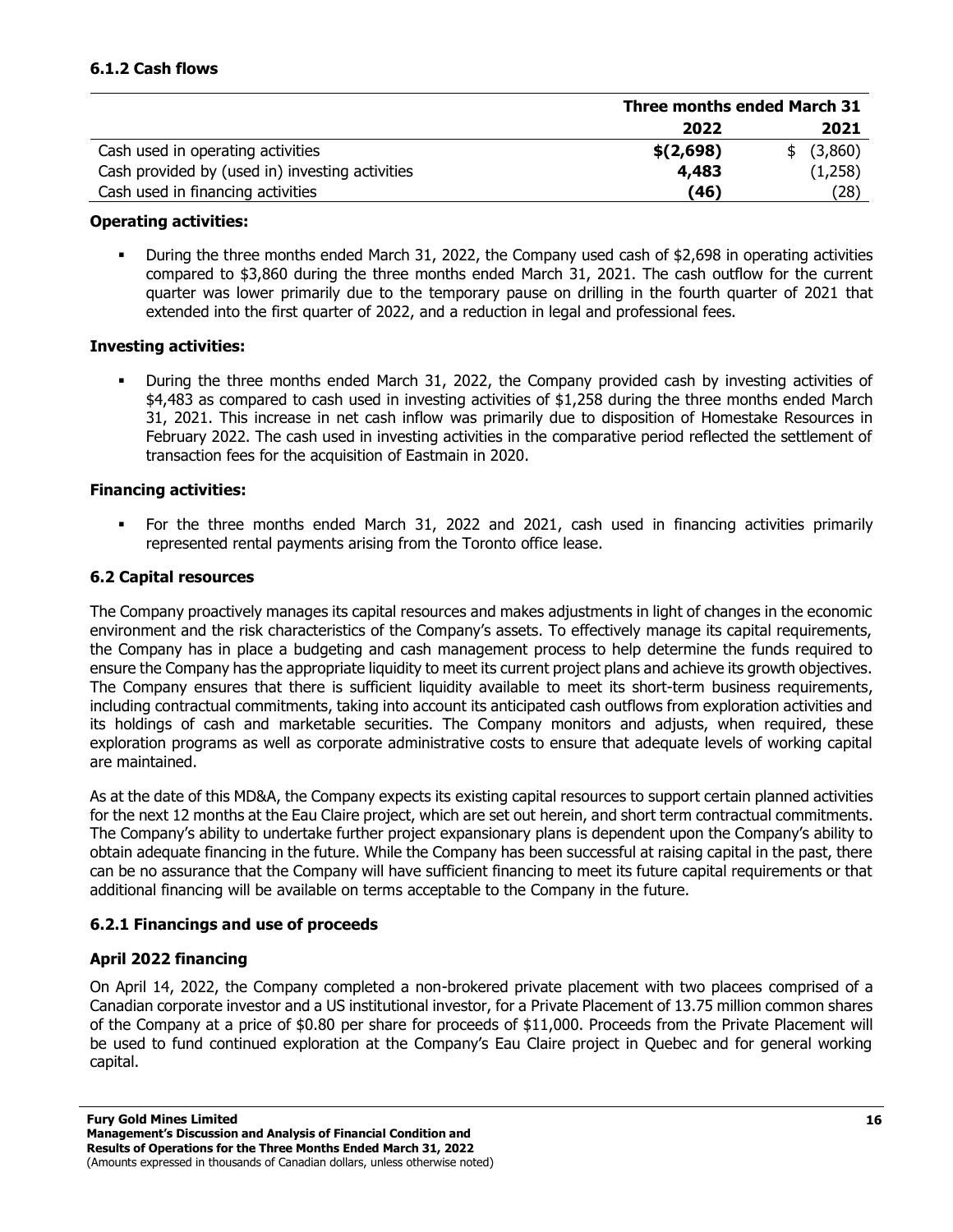# **October 2021 offering**

The Company completed a non-brokered private placement on October 13, 2021 ("October 2021 Offering") for gross proceeds of \$5,596 which was closed in two tranches and consisted of 7,461,450 units priced at \$0.75 per share. Each unit consisted of one common share of Fury Gold and one warrant entitling the holder to purchase one warrant share at a price of \$1.20 for a period of three years. The expiry date of the warrants can be accelerated to 30 days with notice from the Company should the common shares trade after the expiry of the four-month hold period at a price equal to or greater than \$1.50 for 20 consecutive trading days.

Share issue costs related to the October 2021 Offering totaled \$211, which included \$68 in commissions and \$143 in other issuance costs. A reconciliation of the impact of the private placement on share capital is as follows:

|                                          | Number of<br>common shares | Impact on<br>share capital |
|------------------------------------------|----------------------------|----------------------------|
| Common shares issued at \$0.75 per share | 7,461,450                  | 5,596                      |
| Cash share issue costs                   | $\overline{\phantom{0}}$   | (211)                      |
| Proceeds net of share issue costs        | 7,461,450                  | 5,385                      |

The proceeds of the October 2021 financing were used to fund exploration at Eau Claire and general working capital.

### **Exercise of share options and warrants**

During the three months ended March 31, 2022, there were nil exercises of share options and warrants.

As at March 31, 2022, the share options and warrants outstanding were as follows:

|                 |           | <b>Share options outstanding</b> |                |           | <b>Share options exercisable</b> |                |
|-----------------|-----------|----------------------------------|----------------|-----------|----------------------------------|----------------|
|                 |           | Weighted                         | Weighted       |           | Weighted                         | Weighted       |
|                 |           | average                          | average        |           | average                          | average        |
| Exercise price  | Number of | exercise price                   | remaining life | Number of | exercise price                   | remaining life |
| (\$/option)     | shares    | (\$/option)                      | (years)        | shares    | (\$/option)                      | (years)        |
| $$0.56 - $1.95$ | 4,604,003 | 1.17                             | 2.62           | 2,422,128 | 1.33                             | 2.44           |
| $$2.05 - $5.31$ | 3,180,203 | 2.17                             | 3.34           | 2,865,828 | 2.19                             | 3.31           |
| $$7.54 - $9.86$ | 131,268   | 7.88                             | 0.17           | 131,268   | 7.88                             | 0.17           |
|                 | 7,915,474 | 1.69                             | 2.86           | 5,419,224 | 1.94                             | 2.84           |

| <b>Expiry date</b> | <b>Warrants</b><br>outstanding | <b>Exercise price</b><br>(\$/share) |  |  |
|--------------------|--------------------------------|-------------------------------------|--|--|
| September 12, 2022 | 337,813                        | 2.96                                |  |  |
| October 6, 2024    | 5,085,670                      | 1.20                                |  |  |
| October 12, 2024   | 2,375,780                      | 1.20                                |  |  |
| <b>Total</b>       | 7,799,263                      | 1.28                                |  |  |

As at May 12, 2022, there were 9,517,253 and 7,799,263 of share options and warrants outstanding, respectively, with a weighted average exercise price of \$1.54 and \$1.28, respectively.

### **6.3 Capital structure**

Authorized: Unlimited common shares without par value. Unlimited preferred shares – nil issued and outstanding.

Number of common shares issued and outstanding as at March 31, 2022:125,720,950

Number of common shares issued and outstanding as at May 12, 2022: 139,470,950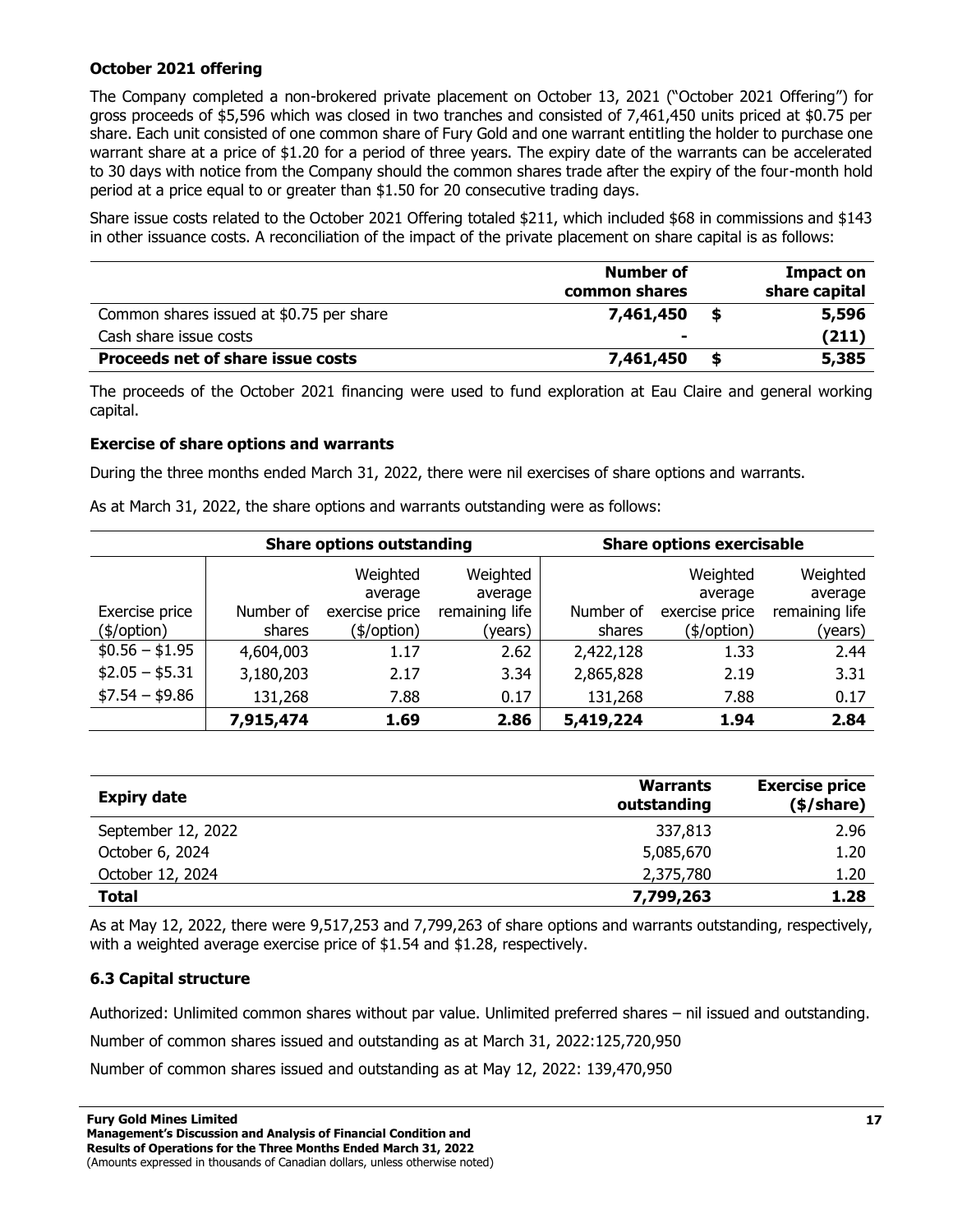# <span id="page-18-0"></span>**Section 7: Financial risk summary**

As at March 31, 2022, the Company's financial instruments consist of cash, marketable securities, accounts receivable, deposits, and accounts payable and accrued liabilities. The fair values of these financial instruments, other than the marketable securities, approximate their carrying values due to their short term to maturity. Certain of the Company's marketable securities, representing investments held in publicly traded entities, were classified as level 1 of the fair value hierarchy and measured at fair value using their quoted market price at period end. The remaining amount of the Company's marketable securities were warrants held in respect of shares of other publicly traded entities. They were classified as level 2 of the fair value hierarchy and measured using an option pricing model.

The Company's financial instruments are exposed to certain financial risks, primarily liquidity risk and market risk. Details of the primary financial risks that the Company is exposed to are available in the notes to the Company's condensed interim consolidated financial statements for the three months ended March 31, 2022.

# <span id="page-18-1"></span>**Section 8: Related party transactions and balances**

Universal Mineral Services Ltd. ("UMS") provides geological, financial, and transactional advisory services as well as administrative services to the Company on an ongoing, cost recovery basis. Having these services available through UMS, on an as needed basis, allows the Company to maintain a more efficient and cost-effective corporate overhead structure by hiring fewer full-time employees and engaging outside professional advisory firms less frequently. The agreement has an indefinite term and can be terminated by either party upon providing due notice. Prior to December 31, 2021, UMS was a private company with one director in common, Mr. Ivan Bebek. On December 31, 2021, Mr. Bebek resigned as a director of UMS, with Mr. Steven Cook assuming sole directorship of UMS. Subsequently, on April 1, 2022, the Company purchased a 25% share interest in UMS for nominal consideration. The remaining 75% of UMS is owned by three other junior resource issuers, who share a head office location.

All transactions with related parties have occurred in the normal course of operations. All amounts are unsecured, non-interest bearing, and have no specific terms of settlement, unless otherwise noted.

|                                            | <b>Three months ended</b><br>March 31 |    |      |  |  |
|--------------------------------------------|---------------------------------------|----|------|--|--|
|                                            | 2022                                  |    | 2021 |  |  |
| Universal Mineral Services Ltd.            |                                       |    |      |  |  |
| Exploration and evaluation costs:          |                                       |    |      |  |  |
| Quebec                                     | \$<br>46                              | \$ | 38   |  |  |
| Nunavut                                    | 4                                     |    | 5    |  |  |
| <b>British Columbia</b>                    |                                       |    |      |  |  |
| Fees, salaries and other employee benefits | 46                                    |    | 10   |  |  |
| Legal and professional fees                | 20                                    |    |      |  |  |
| Marketing and investor relations           | 10                                    |    | 23   |  |  |
| Office and administration                  | 42                                    |    | 46   |  |  |
| Total                                      | \$<br>169                             | \$ | 131  |  |  |

The outstanding balance owing at March 31, 2022, was \$73 (March 31, 2021 – \$24) which is included in accounts payable. In addition, the Company had \$150 on deposit with UMS as at March 31, 2022 (March 31, 2021 – \$150) and \$23 in current prepaids (March 31, 2021 – \$nil) representing certain geological software licenses purchased on behalf of the Company by UMS, and which are amortized over twelve months.

On July 1, 2021, UMS commenced an office lease with a term of ten years, for which certain rent expenses will be payable by the Company. As at March 31, 2022, the Company expects to incur approximately \$659 in respect of its share of future rental expense.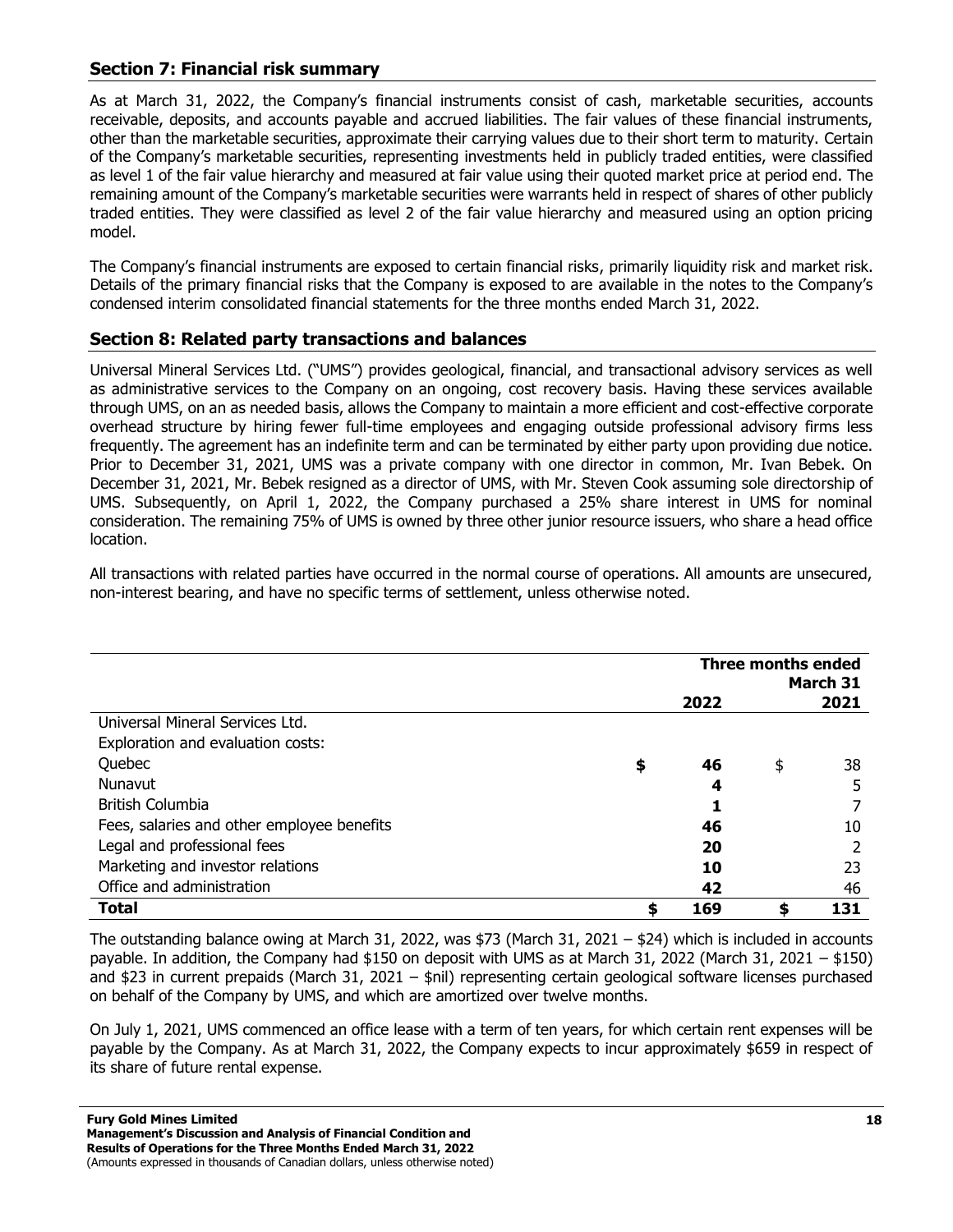# **Key management personnel**

Key management personnel include Fury Gold's board of directors and certain executive officers of the Company, including the Chief Executive Officer and Chief Financial Officer.

The remuneration of the Company's key management personnel was as follows:

|                                                 | <b>Three months ended March 31</b> |      |      |                     |  |  |
|-------------------------------------------------|------------------------------------|------|------|---------------------|--|--|
|                                                 |                                    | 2022 |      | 2021 <sup>(b)</sup> |  |  |
| Short-term benefits provided to executives (a)  |                                    | 232  | - \$ | 317                 |  |  |
| Directors' fees paid to non-executive directors |                                    | 47   |      | 52                  |  |  |
| Share-based payments                            |                                    | 313  |      | 663                 |  |  |
| Total                                           |                                    | 592  | -\$  | 1,032               |  |  |

(a) Short-term employee benefits include salaries, bonuses payable within twelve months of the date of the condensed interim consolidated statement of financial position, and other annual employee benefits.

(b) As a result of the acquisition of Eastmain and the formation of a new board of directors and management team, certain former key management personnel of the Company were provided with transition contracts to support the formation of Fury Gold until April 2021. For the three months ended March 31, 2021, \$87 of short-term benefits and \$54 of share-based payment expense were recognized in the condensed interim consolidated statement of loss and comprehensive loss in respect of these transition arrangements.

# <span id="page-19-0"></span>**Section 9: Critical accounting estimates and judgements**

The preparation of financial statements in conformity with IFRS requires management to select accounting policies and make estimates and judgments that may have a significant impact on the consolidated financial statements. Estimates are continuously evaluated and are based on management's experience and expectations of future events that are believed to be reasonable under the circumstances. Actual outcomes may differ from these estimates.

In preparing the Company's condensed interim consolidated financial statements for the three months ended March 31, 2022, the Company applied the critical accounting estimates and judgements disclosed in note 5 of its consolidated financial statements for the year ended December 31, 2021.

### **New accounting standards and policies**

The Company did not adopt any new accounting standards or policies during the quarter, and the accounting policies applied in preparing the Company's condensed interim consolidated financial statements for the three months ended March 31, 2022 were consistent with those disclosed in note 3 of its consolidated financial statements for the year ended December 31, 2021.

### **New and amended standards not yet effective**

Certain pronouncements have been issued by the IASB that are mandatory for accounting periods beginning after December 31, 2022. The Company has not early adopted any of these pronouncements, and they are not expected to have a significant impact in the foreseeable future on the Company's consolidated financial statements once adopted.